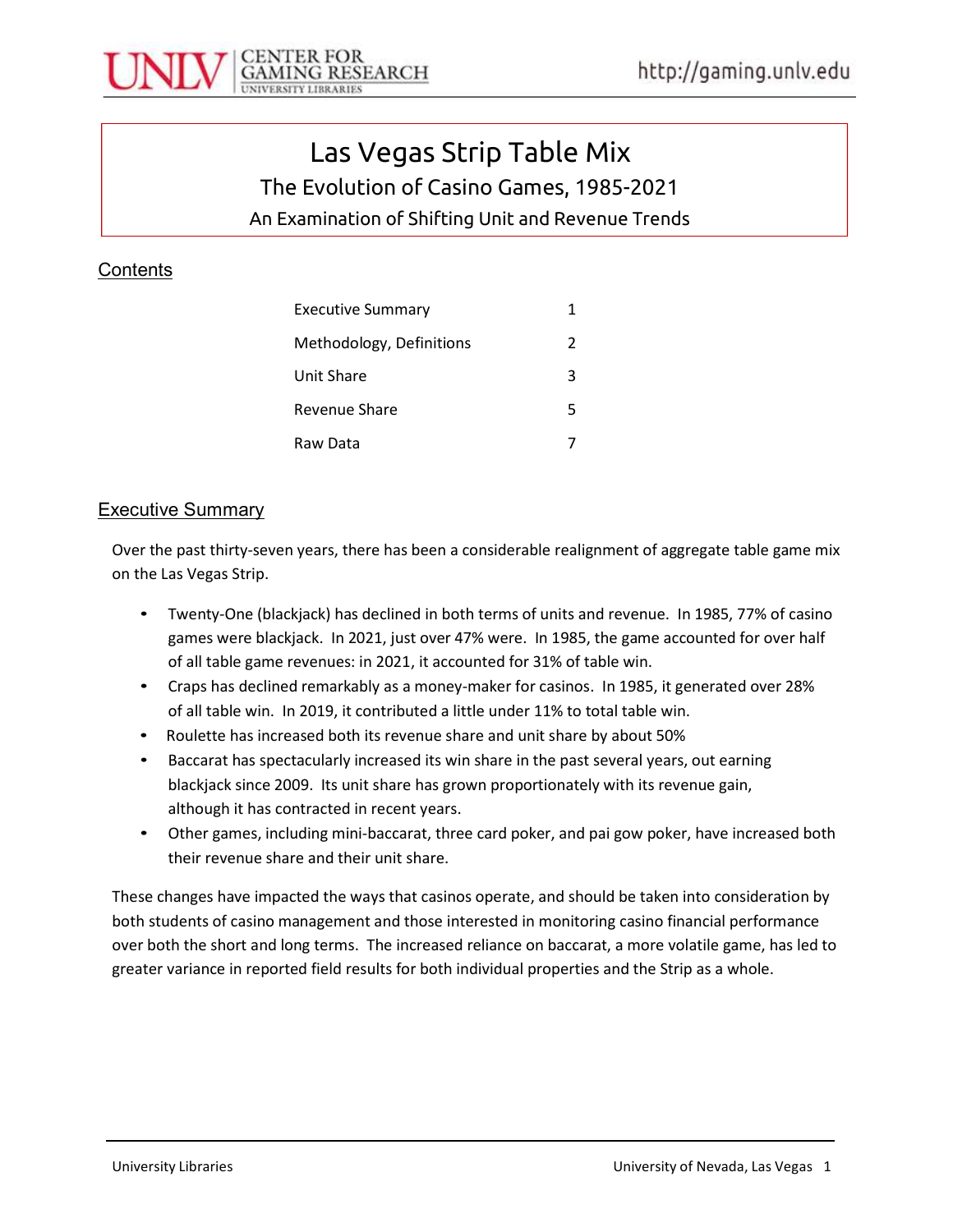#### Methodology

This study looks at how well various table games have fared in Nevada over the past thirty-seven years. Essentially, it answers the question: how have table game pits in Nevada changed?

To do this, we first tabulated data on the total number of units and revenue for each of the casino games listed by the Nevada Gaming Control Board in its monthly Gaming Revenue Report. We also included "Other Games," which are those with six or fewer units in the reporting area in question. While bingo, keno, the race book, and the sports book are classified as "games" by the Gaming Control Board, we did not include them in this study, since we wanted to get a clear picture of table games.

For 1992 to 2021, we used the annual totals as given in the December Gaming Revenue report for the year in question. The period 1985-1991 proved to be less straightforward: the reports in that period do not generally include annual totals, so we reconstructed the annual amounts, by using quarterly and sometimes monthly reports to build the appropriate sums (revenues) and averages (units).

Instead of including all games in the unit- and revenue-share analyses, we chose to focus on the "Big Four" casino games: twenty-one (blackjack), craps, baccarat, and roulette. All other table games are classed as "Others." The data for all game reported by the Gaming Control Board can be found in the "Raw Data" section, which begins on page 8.

With data in hand, we created two tables: one charting the revenue share per game, the other mapping the unit share per game. These show how the percentage of money earned by each game, and the floor space devoted to each game, has changed over the past quarter century.

All interpretation of the data is ours, and though it is based on the data set, involves a degree of subjective analysis.

#### **Definitions**

All data is taken from all non-restricted locations, Clark County: Nevada Statewide reporting area, as reported in the Nevada State Gaming Control Board's Gaming Revenue Report.

Units: Total number of table games for the period in question

Revenue: Reported win for the game during the period in question

% Units: The unit share of the game in question, expressed as a percentage of the total table game inventory for that period

% Revenue: The revenue share of the game in question, expressed as a percentage of the total table game revenue for that period

Unit Share: The percentage of total table game units reported for the game in question

Revenue Share: The percentage of total table game revenue reported for the game in question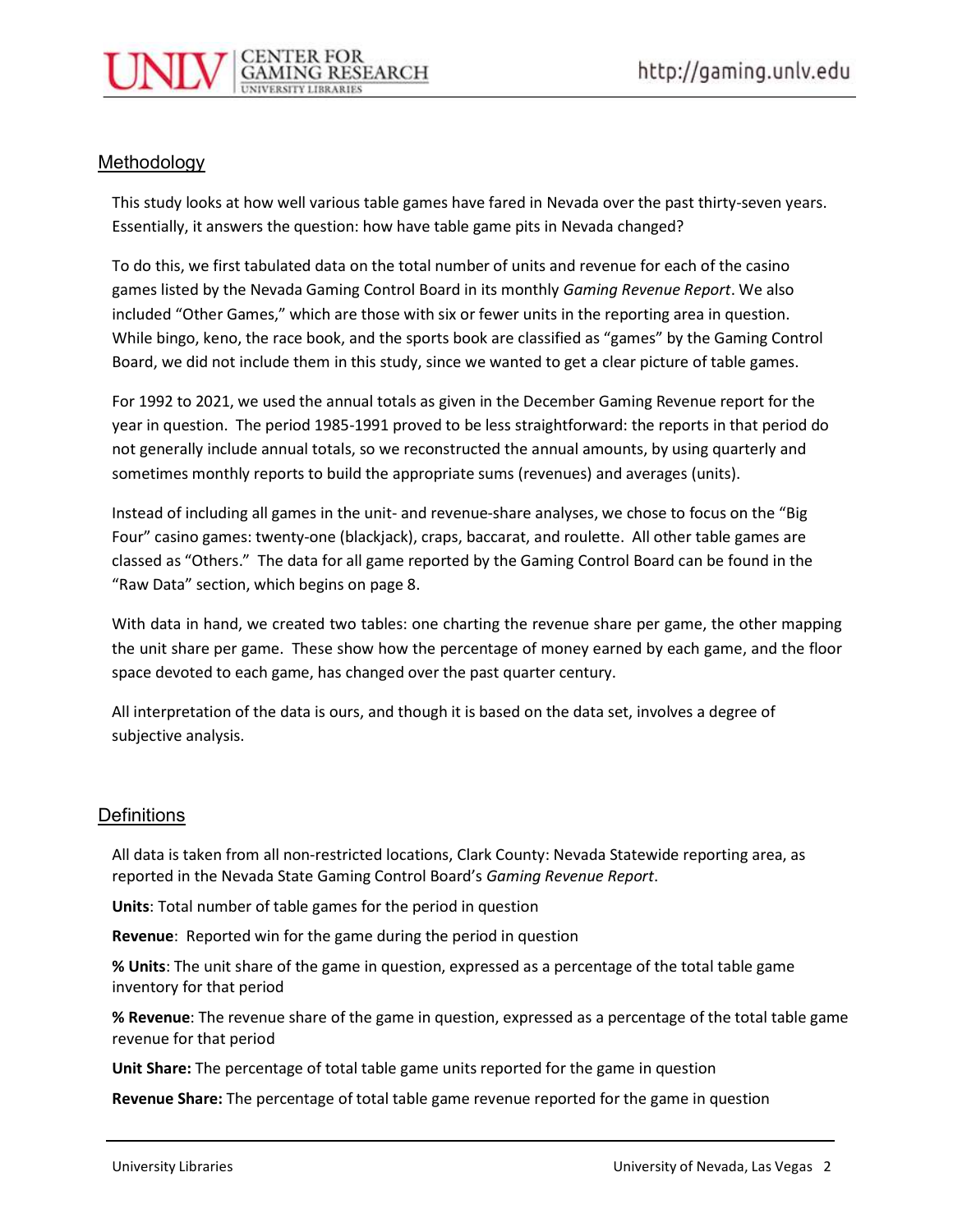

#### Unit Share

The real estate of the Las Vegas Strip's table gaming pits has shifted remarkably over the past thirty-seven years. As the chart below demonstrates, the percentage of gaming pits devoted to blackjack has declined steadily, while that devoted to "other games" like pai gow, pai gow poker, and poker-based games has increased.



Figure One: Unit Share by Game, 1985-2021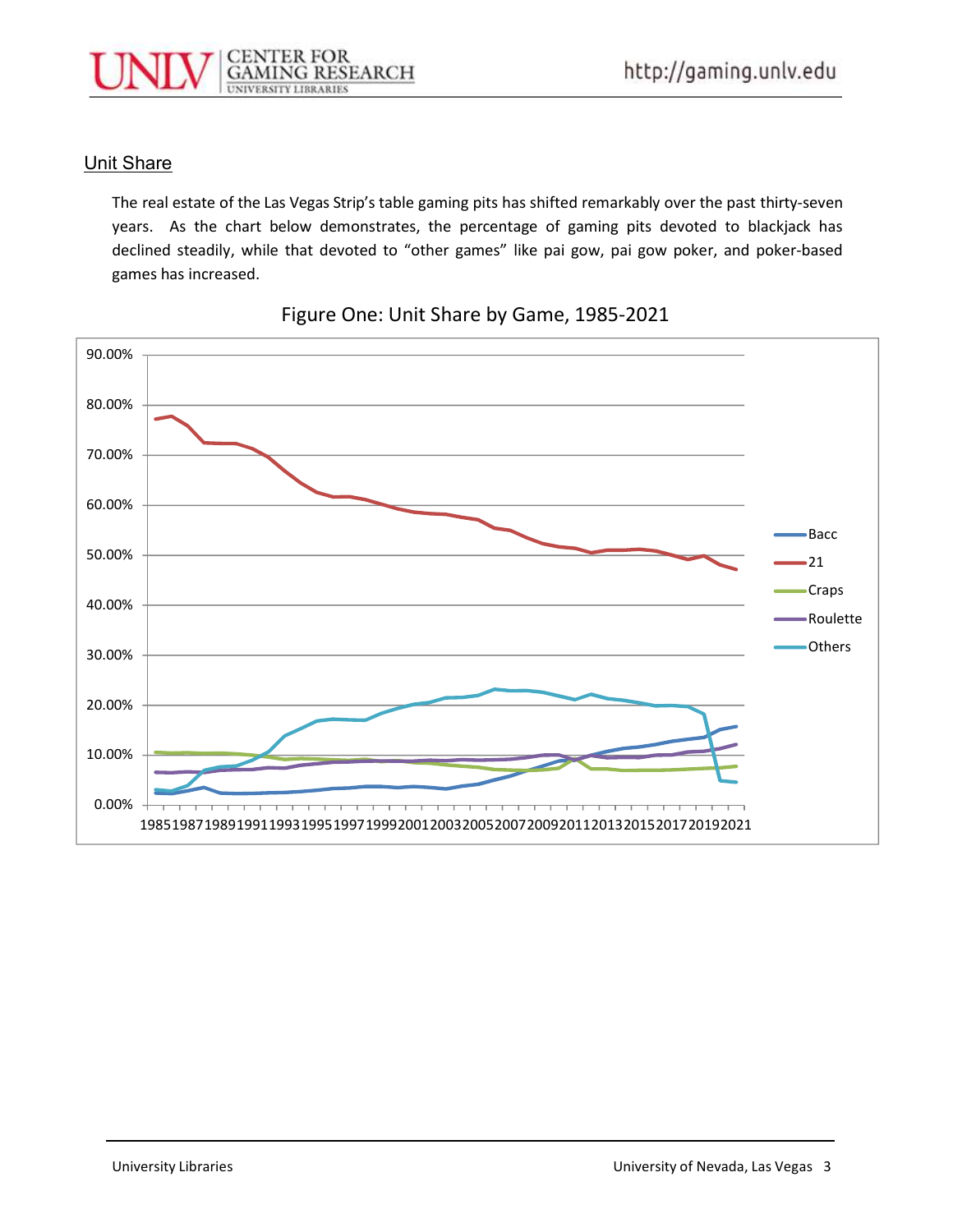

| Roulette<br>Others |
|--------------------|
|                    |
| 6.60%<br>3.14%     |
| 6.54%<br>2.86%     |
| 6.72%<br>3.96%     |
| 6.57%<br>6.98%     |
| 7.01%<br>7.69%     |
| 7.12%<br>7.87%     |
| 7.18%<br>9.02%     |
| 7.54%<br>10.68%    |
| 7.44%<br>13.90%    |
| 8.04%<br>15.35%    |
| 8.31%<br>16.88%    |
| 8.61%<br>17.26%    |
| 8.71%<br>17.09%    |
| 8.85%<br>17.01%    |
| 8.87%<br>18.42%    |
| 8.84%<br>19.37%    |
| 8.85%<br>20.20%    |
| 9.04%<br>20.57%    |
| 8.93%<br>21.50%    |
| 9.15%<br>21.57%    |
| 9.03%<br>22.00%    |
| 9.12%<br>23.21%    |
| 9.22%<br>22.92%    |
| 9.57%<br>22.97%    |
| 10.06%<br>22.64%   |
| 10.08%<br>21.89%   |
| 9.08%<br>21.13%    |
| 9.98%<br>22.21%    |
| 9.51%<br>21.37%    |
| 9.59%<br>21.03%    |
| 9.55%<br>20.50%    |
| 19.92%<br>10.03%   |
| 10.09%<br>19.98%   |
| 10.66%<br>19.74%   |
| 10.83%<br>18.26%   |
| 11.36%<br>4.93%    |
| 12.19%<br>4.64%    |
|                    |

# Table One: Unit Share by Game, 1985-2021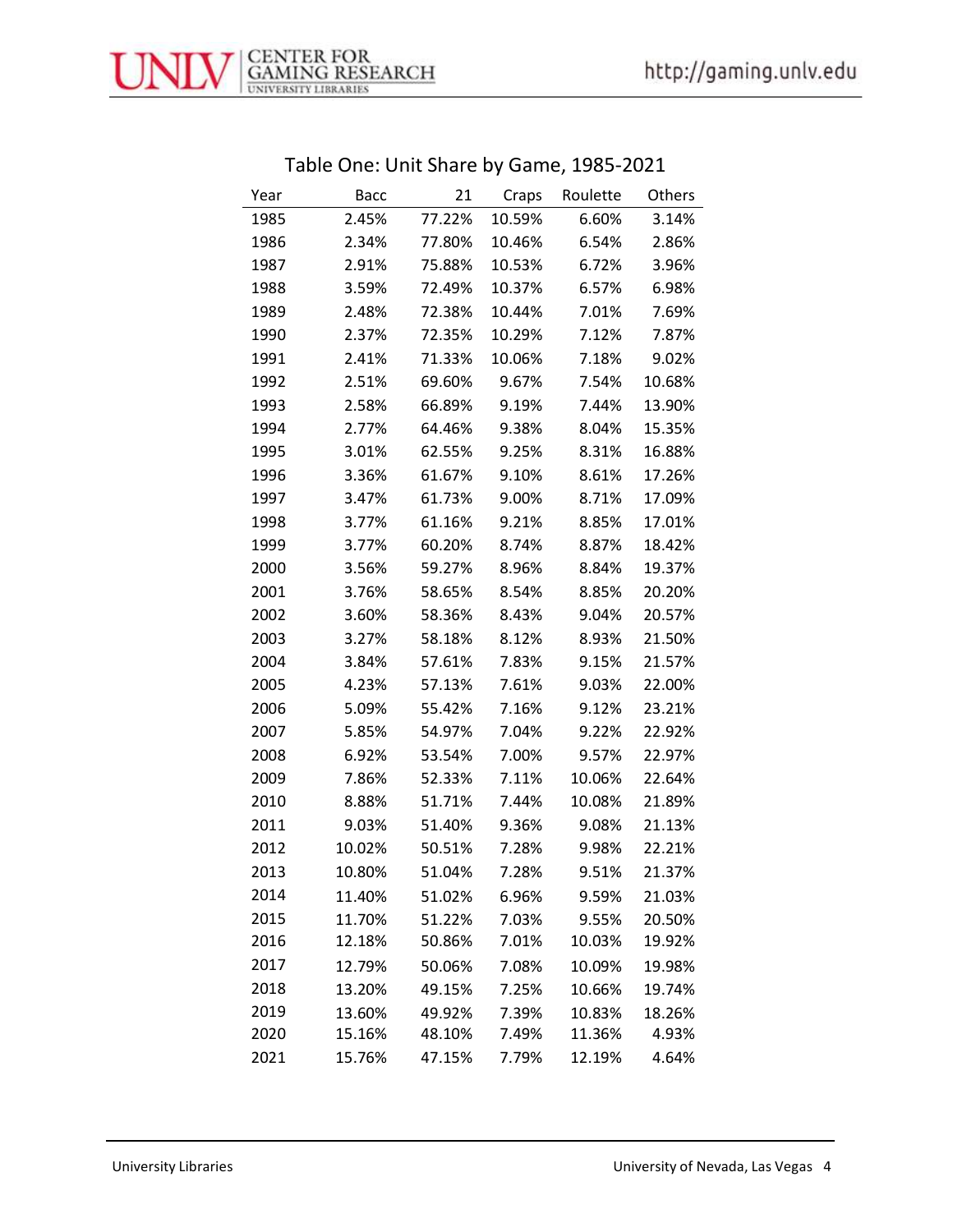

#### Revenue Share

The amount of floor space devoted to a game, however, is only one piece of the total puzzle. Games are only as useful as the amount of revenue they produce.

For that reason, the revenue share per game, defined as the percentage of total table game revenues earned by a type of game, is a key metric in analyzing the importance of various games to overall casino performance.



Figure Two: Revenue Share by Game, 1985-2021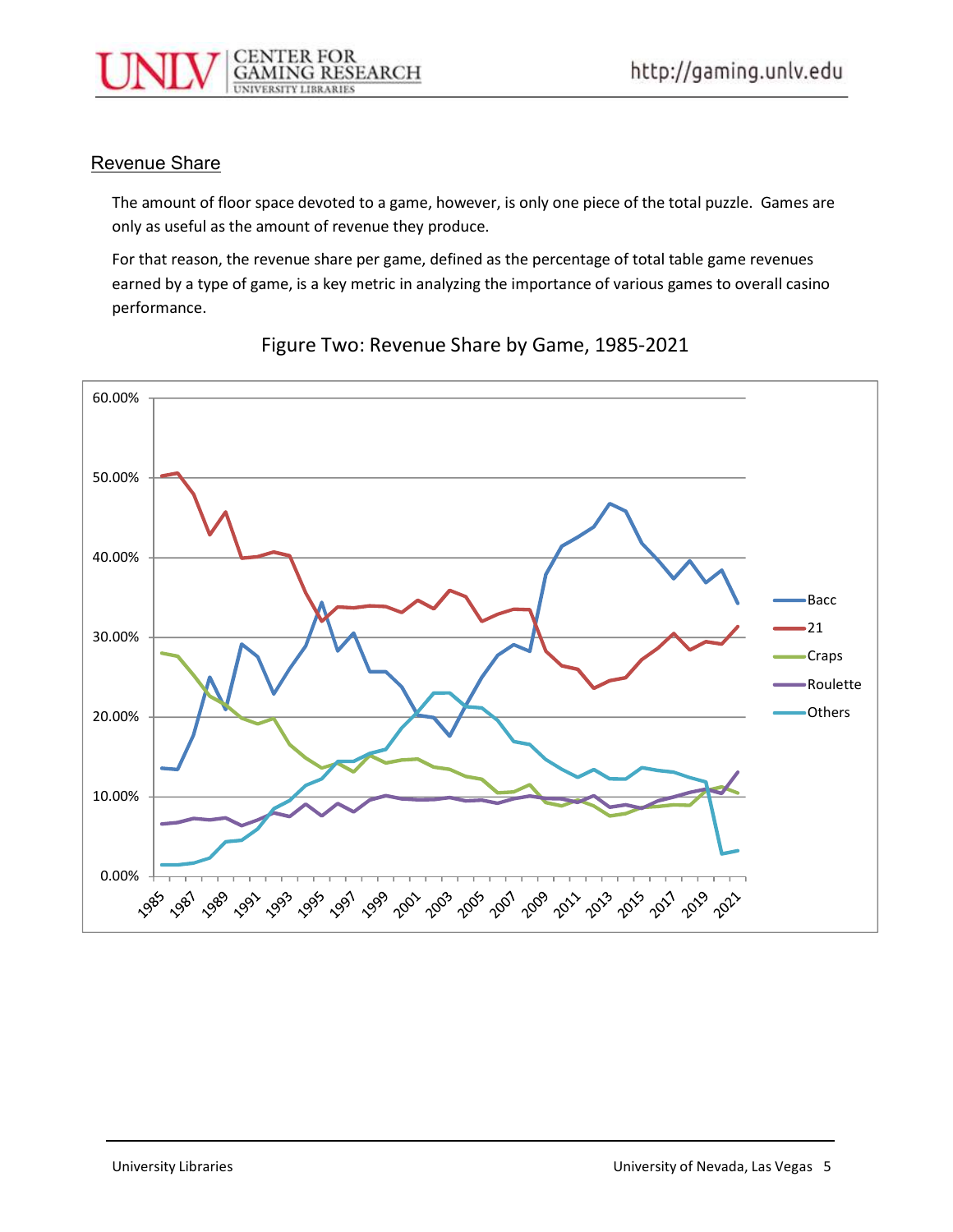

| Table Two: Revenue Share by Game, 1985-2021 |  |  |
|---------------------------------------------|--|--|
|                                             |  |  |

| Year | Bacc   | 21     | Craps  | Roulette | Others |
|------|--------|--------|--------|----------|--------|
| 1985 | 13.60% | 50.25% | 28.04% | 6.62%    | 1.49%  |
| 1986 | 13.45% | 50.62% | 27.66% | 6.79%    | 1.48%  |
| 1987 | 17.81% | 47.94% | 25.24% | 7.30%    | 1.71%  |
| 1988 | 25.02% | 42.87% | 22.65% | 7.12%    | 2.34%  |
| 1989 | 20.96% | 45.74% | 21.54% | 7.38%    | 4.38%  |
| 1990 | 29.18% | 39.95% | 19.89% | 6.40%    | 4.58%  |
| 1991 | 27.58% | 40.13% | 19.16% | 7.13%    | 6.00%  |
| 1992 | 22.91% | 40.71% | 19.85% | 8.01%    | 8.52%  |
| 1993 | 26.08% | 40.24% | 16.58% | 7.55%    | 9.55%  |
| 1994 | 28.94% | 35.60% | 14.90% | 9.11%    | 11.45% |
| 1995 | 34.42% | 32.04% | 13.64% | 7.62%    | 12.28% |
| 1996 | 28.31% | 33.83% | 14.24% | 9.18%    | 14.44% |
| 1997 | 30.55% | 33.71% | 13.15% | 8.12%    | 14.47% |
| 1998 | 25.72% | 33.98% | 15.23% | 9.62%    | 15.45% |
| 1999 | 25.72% | 33.89% | 14.26% | 10.16%   | 15.97% |
| 2000 | 23.81% | 33.13% | 14.63% | 9.76%    | 18.67% |
| 2001 | 20.25% | 34.67% | 14.76% | 9.65%    | 20.67% |
| 2002 | 19.96% | 33.59% | 13.74% | 9.67%    | 23.04% |
| 2003 | 17.64% | 35.91% | 13.47% | 9.93%    | 23.05% |
| 2004 | 21.48% | 35.11% | 12.58% | 9.50%    | 21.33% |
| 2005 | 25.01% | 32.01% | 12.22% | 9.60%    | 21.16% |
| 2006 | 27.77% | 32.91% | 10.52% | 9.21%    | 19.59% |
| 2007 | 29.11% | 33.55% | 10.63% | 9.76%    | 16.95% |
| 2008 | 28.27% | 33.49% | 11.55% | 10.12%   | 16.57% |
| 2009 | 37.91% | 28.28% | 9.31%  | 9.82%    | 14.68% |
| 2010 | 41.43% | 26.47% | 8.88%  | 9.76%    | 13.46% |
| 2011 | 42.59% | 26.01% | 9.63%  | 9.33%    | 12.45% |
| 2012 | 43.88% | 23.62% | 8.89%  | 10.17%   | 13.44% |
| 2013 | 46.80% | 24.59% | 7.62%  | 8.71%    | 12.27% |
| 2014 | 45.85% | 24.97% | 7.91%  | 9.01%    | 12.26% |
| 2015 | 41.82% | 27.24% | 8.69%  | 8.58%    | 13.67% |
| 2016 | 39.70% | 28.66% | 8.80%  | 9.51%    | 13.33% |
| 2017 | 37.36% | 30.50% | 9.03%  | 10.00%   | 13.11% |
| 2018 | 39.61% | 28.43% | 8.95%  | 10.57%   | 12.44% |
| 2019 | 36.87% | 29.48% | 10.78% | 11.00%   | 11.88% |
| 2020 | 38.45% | 29.17% | 11.26% | 10.45%   | 2.86%  |
| 2021 | 34.28% | 31.38% | 10.51% | 13.11%   | 3.27%  |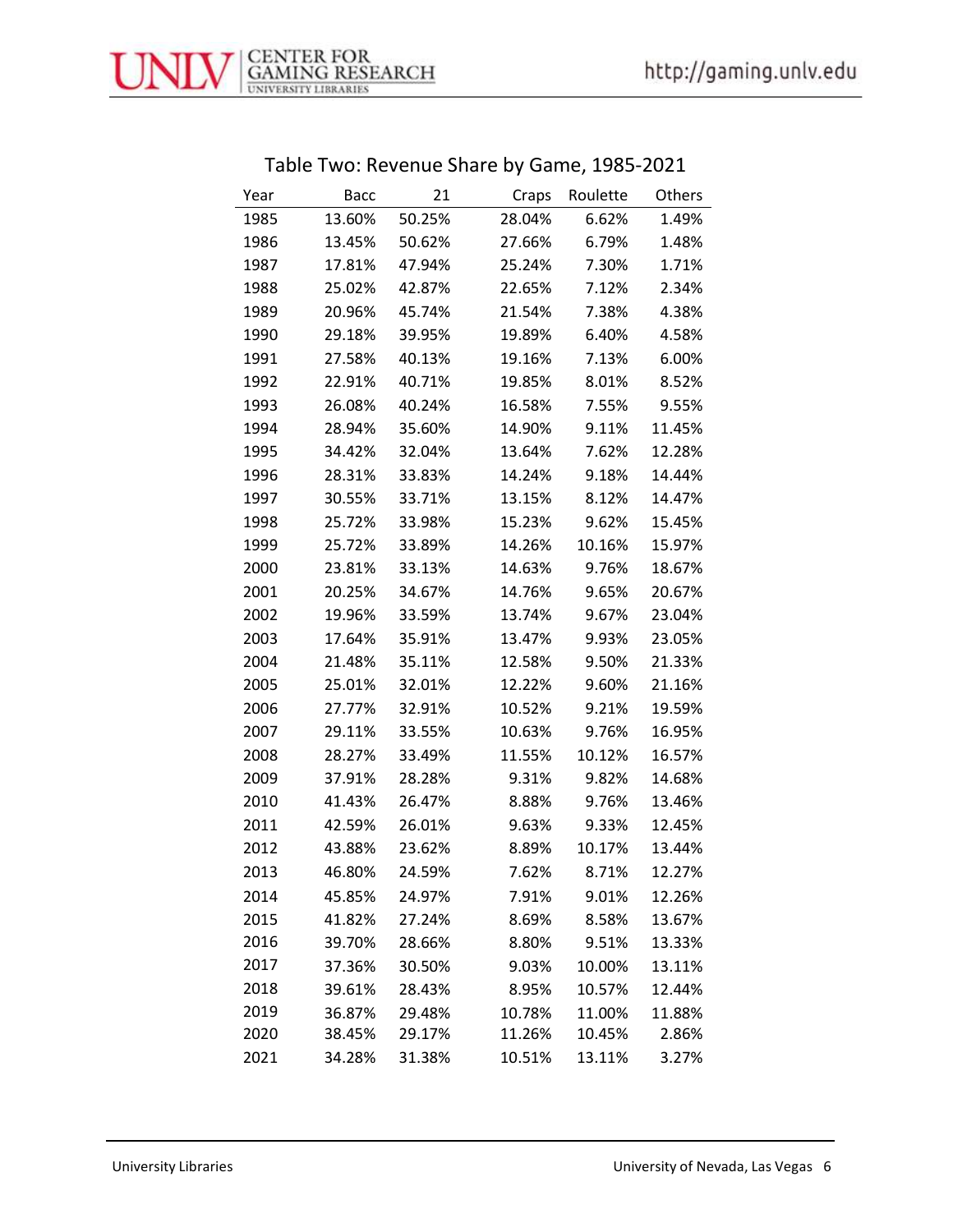

## Raw Data

# Table Game Mix, Las Vegas Strip, 1985-2021

|                    | 2021  |           |         |           |
|--------------------|-------|-----------|---------|-----------|
| Game               | Units | Revenue   | % Units | % Revenue |
| Twenty-One         | 1,017 | 839,103   | 47.15%  | 31.38%    |
| Craps              | 168   | 280,890   | 7.79%   | 10.51%    |
| Roulette           | 263   | 350,474   | 12.19%  | 13.11%    |
| 3-Card Poker       | 90    | 72,973    | 4.17%   | 2.73%     |
| <b>Baccarat</b>    | 340   | 916,552   | 15.76%  | 34.28%    |
| Mini-Baccarat      | 60    | 40,503    | 2.78%   | 1.51%     |
| Let It Ride        | 23    | 12,170    | 1.07%   | 0.46%     |
| Pai Gow            | 14    | 5,680     | 0.65%   | 0.21%     |
| Pai Gow Poker      | 82    | 67,978    | 3.80%   | 2.54%     |
| <b>Other Games</b> | 100   | 87,294    | 4.64%   | 3.27%     |
| Total              | 2,157 | 2,673,617 | 100.00% | 100.00%   |

2020

| Game               | Units | Revenue   | % Units | % Revenue |
|--------------------|-------|-----------|---------|-----------|
| Twenty-One         | 809   | 447,086   | 48.10%  | 29.17%    |
| Craps              | 126   | 172,642   | 7.49%   | 11.26%    |
| Roulette           | 191   | 160,097   | 11.36%  | 10.45%    |
| 3-Card Poker       | 76    | 43,255    | 4.52%   | 2.82%     |
| <b>Baccarat</b>    | 255   | 589,300   | 15.16%  | 38.45%    |
| Mini-Baccarat      | 46    | 31,401    | 2.73%   | 2.05%     |
| Let It Ride        | 20    | 7.162     | 1.19%   | 0.47%     |
| Pai Gow            | 10    | 2,648     | 0.59%   | 0.17%     |
| Pai Gow Poker      | 66    | 35,252    | 3.92%   | 2.30%     |
| <b>Other Games</b> | 83    | 43,756    | 4.93%   | 2.86%     |
| Total              | 1,682 | 1,532,599 | 100.00% | 100.00%   |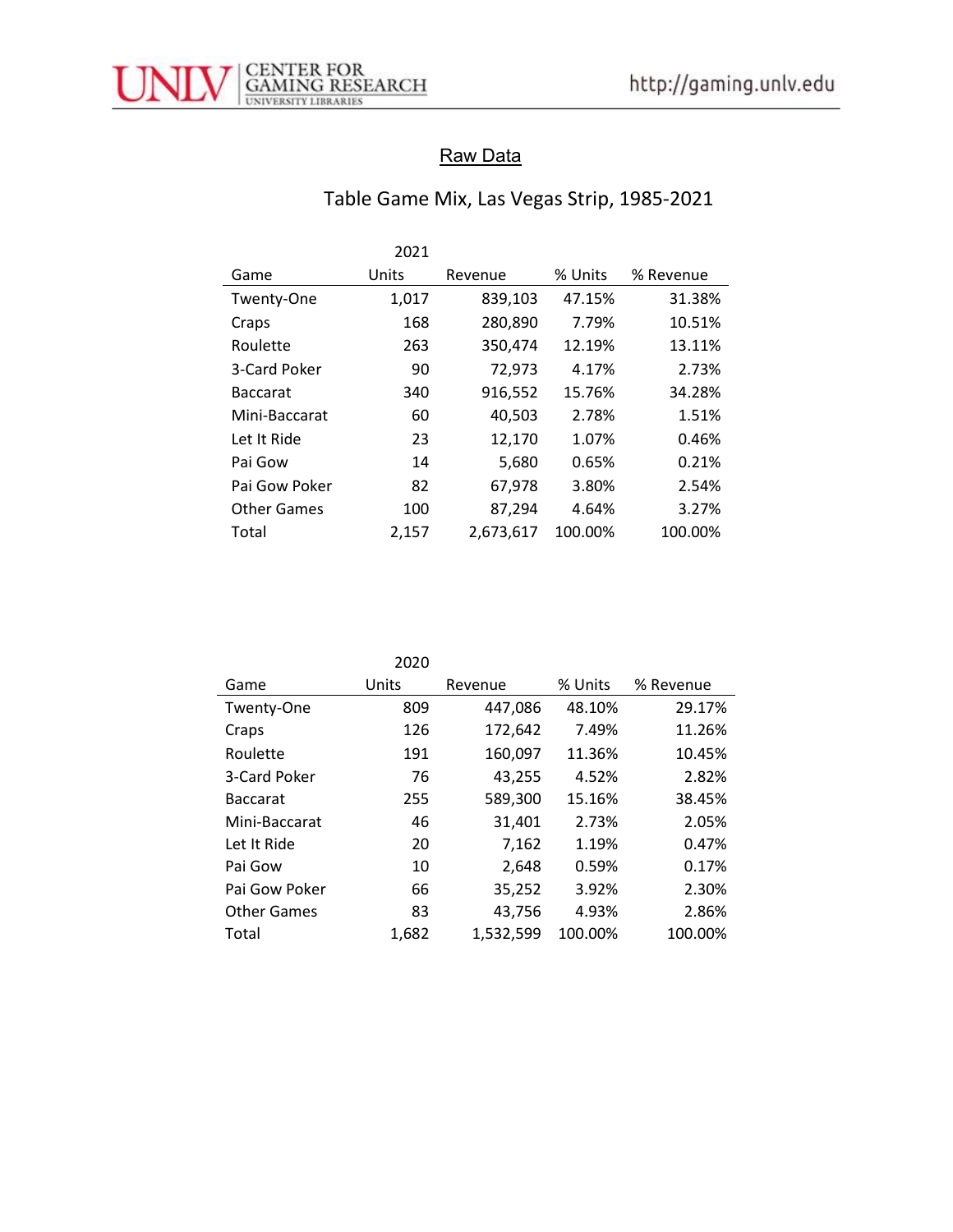

|                    | 2019  |           |         |           |
|--------------------|-------|-----------|---------|-----------|
| Game               | Units | Revenue   | % Units | % Revenue |
| Twenty-One         | 1,222 | 826,488   | 49.92%  | 29.48%    |
| Craps              | 181   | 302,078   | 7.39%   | 10.78%    |
| Roulette           | 265   | 308,252   | 10.83%  | 11.00%    |
| 3-Card Poker       | 114   | 89,003    | 4.66%   | 3.17%     |
| <b>Baccarat</b>    | 333   | 1,033,506 | 13.60%  | 36.87%    |
| Mini-Baccarat      | 75    | 63,333    | 3.06%   | 2.26%     |
| Let It Ride        | 28    | 16,902    | 1.14%   | 0.60%     |
| Pai Gow            | 11    | 8,751     | 0.45%   | 0.31%     |
| Pai Gow Poker      | 94    | 62,638    | 3.84%   | 2.23%     |
| <b>Other Games</b> | 125   | 92,517    | 5.11%   | 3.30%     |
| Total              | 2,448 | 2,803,468 | 100.00% | 100.00%   |

2018

| Game               | Units | Revenue   | % Units | % Revenue |
|--------------------|-------|-----------|---------|-----------|
| Twenty-One         | 1,240 | 857,837   | 49.15%  | 28.43%    |
| Craps              | 183   | 270,037   | 7.25%   | 8.95%     |
| Roulette           | 269   | 318,856   | 10.66%  | 10.57%    |
| 3-Card Poker       | 115   | 91,753    | 4.56%   | 3.04%     |
| <b>Baccarat</b>    | 333   | 1,195,146 | 13.20%  | 39.61%    |
| Mini-Baccarat      | 77    | 60,687    | 3.05%   | 2.01%     |
| Let It Ride        | 30    | 18,621    | 1.19%   | 0.62%     |
| Pai Gow            | 12    | 9,964     | 0.48%   | 0.33%     |
| Pai Gow Poker      | 94    | 58,180    | 3.73%   | 1.93%     |
| <b>Other Games</b> | 170   | 136,230   | 6.74%   | 4.51%     |
| Total              | 2,523 | 3,017,311 | 100.00% | 100.00%   |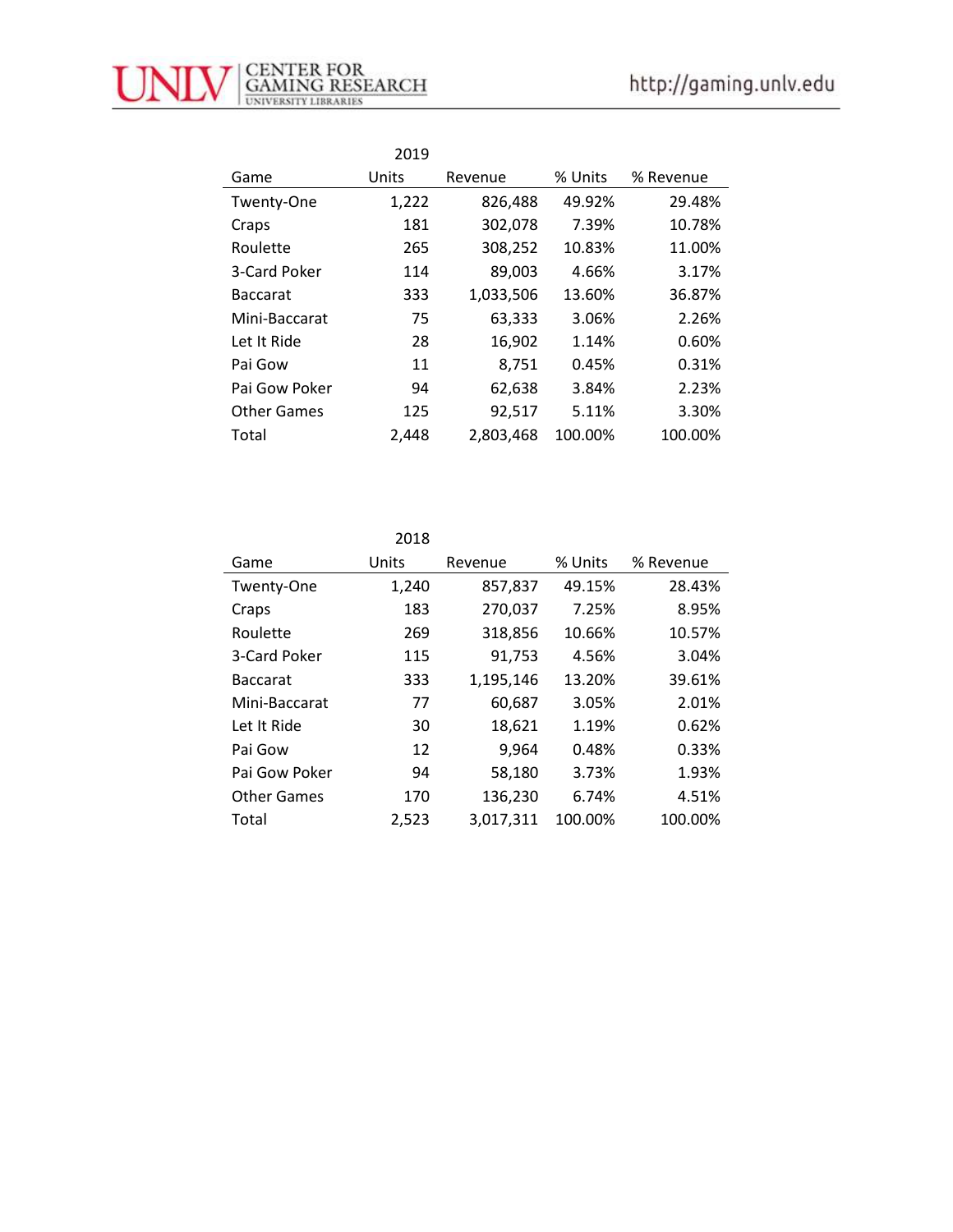

|                    | 2017  |           |         |           |
|--------------------|-------|-----------|---------|-----------|
| Game               | Units | Revenue   | % Units | % Revenue |
| Twenty-One         | 1,280 | 923,531   | 50.06%  | 30.50%    |
| Craps              | 181   | 273,396   | 7.08%   | 9.03%     |
| Roulette           | 258   | 302,808   | 10.09%  | 10.00%    |
| 3-Card Poker       | 114   | 99,533    | 4.46%   | 3.29%     |
| <b>Baccarat</b>    | 327   | 1,131,207 | 12.79%  | 37.36%    |
| Mini-Baccarat      | 68    | 60,233    | 2.66%   | 1.99%     |
| Let It Ride        | 33    | 20,015    | 1.29%   | 0.66%     |
| Pai Gow            | 13    | 9,336     | 0.51%   | 0.31%     |
| Pai Gow Poker      | 93    | 55,218    | 3.64%   | 1.82%     |
| <b>Other Games</b> | 190   | 152,646   | 7.43%   | 5.04%     |
| Total              | 2,557 | 3,027,923 | 100.00% | 100.00%   |

|                    | 2016  |           |         |           |
|--------------------|-------|-----------|---------|-----------|
| Game               | Units | Revenue   | % Units | % Revenue |
| Twenty-One         | 1,328 | 875,307   | 50.86%  | 28.66%    |
| Craps              | 183   | 268,715   | 7.01%   | 8.80%     |
| Roulette           | 262   | 290,560   | 10.03%  | 9.51%     |
| 3-Card Poker       | 117   | 102,581   | 4.48%   | 3.36%     |
| <b>Baccarat</b>    | 318   | 1,212,452 | 12.18%  | 39.70%    |
| Mini-Baccarat      | 77    | 69,561    | 2.95%   | 2.28%     |
| Let It Ride        | 37    | 21,129    | 1.42%   | 0.69%     |
| Pai Gow            | 11    | 8,676     | 0.42%   | 0.28%     |
| Pai Gow Poker      | 97    | 62,152    | 3.72%   | 2.03%     |
| <b>Other Games</b> | 181   | 143,145   | 6.93%   | 4.69%     |
| Total              | 2.611 | 3.054.278 | 100.00% | 100.00%   |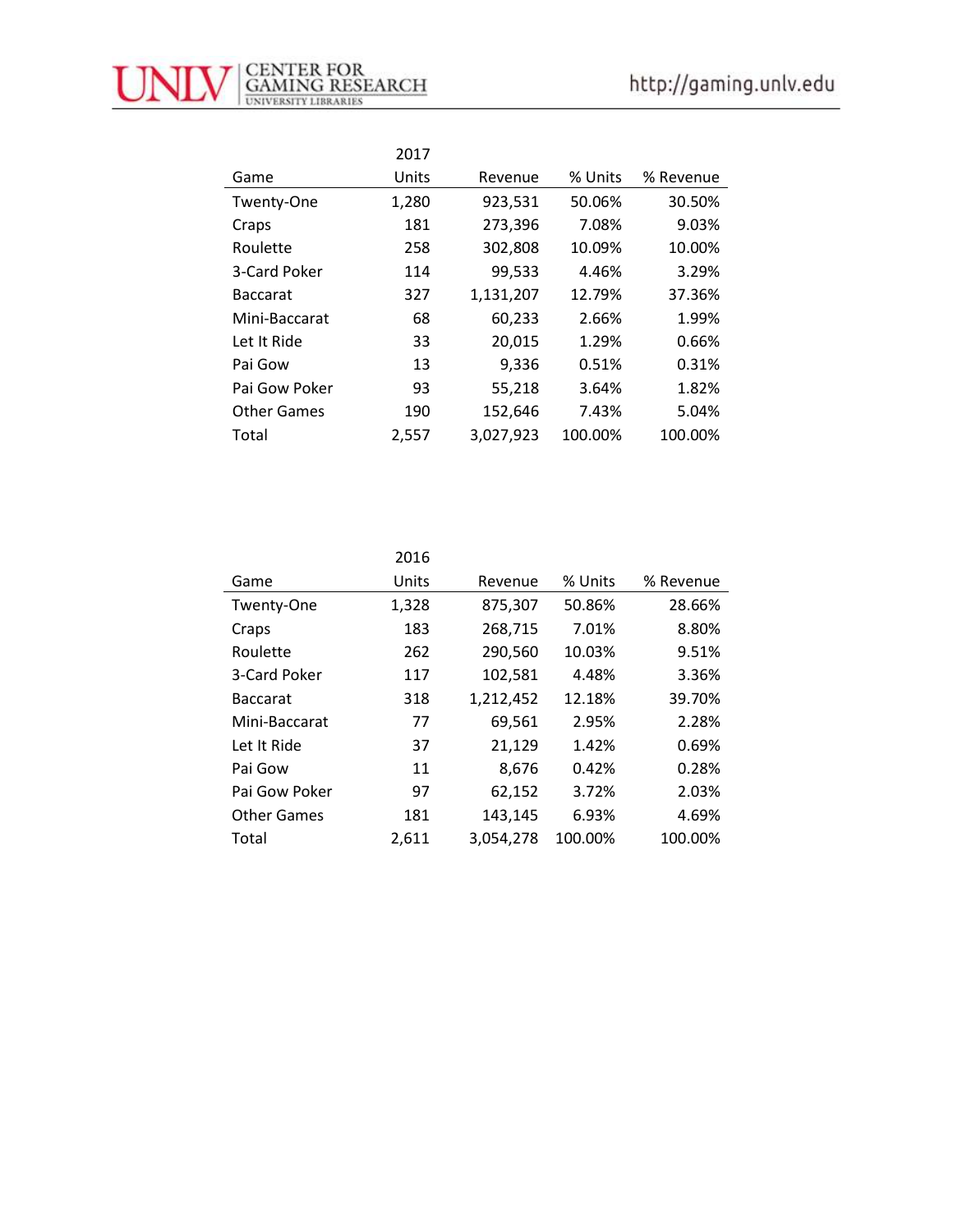

|                    | 2015  |           |         |           |
|--------------------|-------|-----------|---------|-----------|
| Game               | Units | Revenue   | % Units | % Revenue |
| Twenty-One         | 1,362 | 837,641   | 51.22%  | 27.24%    |
| Craps              | 187   | 267,408   | 7.03%   | 8.69%     |
| Roulette           | 254   | 263,772   | 9.55%   | 8.58%     |
| 3-Card Poker       | 125   | 106,287   | 4.70%   | 3.46%     |
| <b>Baccarat</b>    | 311   | 1,286,226 | 11.70%  | 41.82%    |
| Mini-Baccarat      | 88    | 79,774    | 3.31%   | 2.59%     |
| Let It Ride        | 38    | 24,168    | 1.43%   | 0.79%     |
| Pai Gow            | 16    | 13,343    | 0.60%   | 0.43%     |
| Pai Gow Poker      | 103   | 62,718    | 3.87%   | 2.04%     |
| <b>Other Games</b> | 175   | 134,101   | 6.58%   | 4.36%     |
| Total              | 2,659 | 3,075,438 | 100.00% | 100.00%   |

2014

| Game               | Units | Revenue   | % Units | % Revenue |
|--------------------|-------|-----------|---------|-----------|
| Twenty-One         | 1,378 | 811,419   | 51.02%  | 24.97%    |
| Craps              | 188   | 257,177   | 6.96%   | 7.91%     |
| Roulette           | 259   | 292,715   | 9.59%   | 9.01%     |
| 3-Card Poker       | 138   | 104,588   | 5.11%   | 3.22%     |
| <b>Baccarat</b>    | 308   | 1,489,682 | 11.40%  | 45.85%    |
| Mini-Baccarat      | 94    | 71,876    | 3.48%   | 2.21%     |
| Let It Ride        | 43    | 25,172    | 1.59%   | 0.77%     |
| Pai Gow            | 16    | 13,526    | 0.59%   | 0.42%     |
| Pai Gow Poker      | 104   | 65,081    | 3.85%   | 2.00%     |
| <b>Other Games</b> | 173   | 118,073   | 6.41%   | 3.63%     |
| Total              | 2,701 | 3,249,309 | 100.00% | 100.00%   |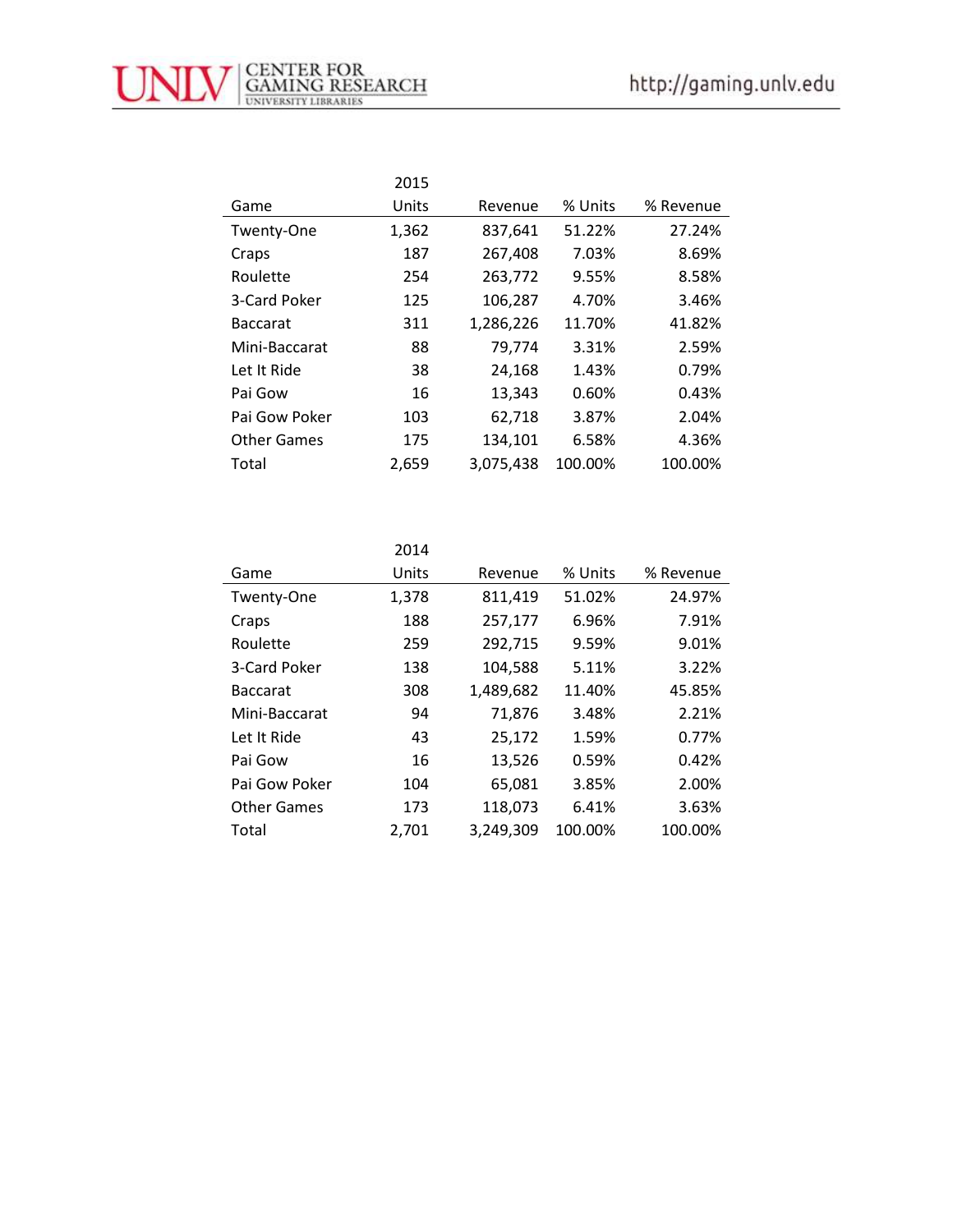

|                    | 2013  |           |         |           |
|--------------------|-------|-----------|---------|-----------|
| Game               | Units | Revenue   | % Units | % Revenue |
| Twenty-One         | 1,341 | 812,919   | 50.74%  | 24.80%    |
| Craps              | 193   | 257,519   | 7.30%   | 7.85%     |
| Roulette           | 254   | 342,927   | 9.61%   | 10.46%    |
| 3-Card Poker       | 141   | 114,899   | 5.33%   | 3.50%     |
| <b>Baccarat</b>    | 282   | 1,446,738 | 10.67%  | 44.13%    |
| Mini-Baccarat      | 94    | 84,734    | 3.56%   | 2.58%     |
| Let It Ride        | 46    | 26,530    | 1.74%   | 0.81%     |
| Pai Gow            | 22    | 14,123    | 0.83%   | 0.43%     |
| Pai Gow Poker      | 103   | 65,317    | 3.90%   | 1.99%     |
| <b>Other Games</b> | 167   | 112,762   | 6.32%   | 3.44%     |
| Total              | 2,643 | 3,278,468 | 100.00% | 100.00%   |
|                    |       |           |         |           |
|                    | 2012  |           |         |           |
| Game               | Units | Revenue   | % Units | % Revenue |
| Twenty-One         | 1,361 | 735,003   | 50.73%  | 23.88%    |
| Craps              | 196   | 275,234   | 7.31%   | 8.94%     |
| Roulette           | 270   | 274,470   | 10.06%  | 8.92%     |
| 3-Card Poker       | 149   | 115,511   | 5.55%   | 3.75%     |
| <b>Baccarat</b>    | 260   | 1,381,604 | 9.69%   | 44.89%    |
| Mini-Baccarat      | 90    | 69,491    | 3.35%   | 2.26%     |
| Let It Ride        | 50    | 28,469    | 1.86%   | 0.93%     |
| Pai Gow            | 21    | 14,179    | 0.78%   | 0.46%     |
| Pai Gow Poker      | 106   | 65,582    | 3.95%   | 2.13%     |
| <b>Other Games</b> | 180   | 118,030   | 6.71%   | 3.84%     |
| Total              | 2,683 | 3,077,573 | 100.00% | 100.00%   |
|                    |       |           |         |           |
|                    | 2011  |           |         |           |
| Game               | Units | Revenue   | % Units | % Revenue |
| Twenty-One         | 1,400 | 791,862   | 51.32%  | 26.31%    |
| Craps              | 204   | 281,618   | 7.48%   | 9.36%     |
| Roulette           | 277   | 273,362   | 10.15%  | 9.08%     |
| 3-Card Poker       | 140   | 111,837   | 5.13%   | 3.72%     |
| <b>Baccarat</b>    | 246   | 1,254,553 | 9.02%   | 41.69%    |
| Mini-Baccarat      | 92    | 70,505    | 3.37%   | 2.34%     |
| Caribbean Stud     | 8     | 4,404     | 0.29%   | 0.15%     |
| Let It Ride        | 54    | 29,797    | 1.98%   | 0.99%     |
| Pai Gow            | 21    | 9,331     | 0.77%   | 0.31%     |
| Pai Gow Poker      | 112   | 63,887    | 4.11%   | 2.12%     |
| <b>Other Games</b> | 174   | 118,070   | 6.38%   | 3.92%     |
| Total              | 2,728 | 3,009,226 | 100.00% | 100.00%   |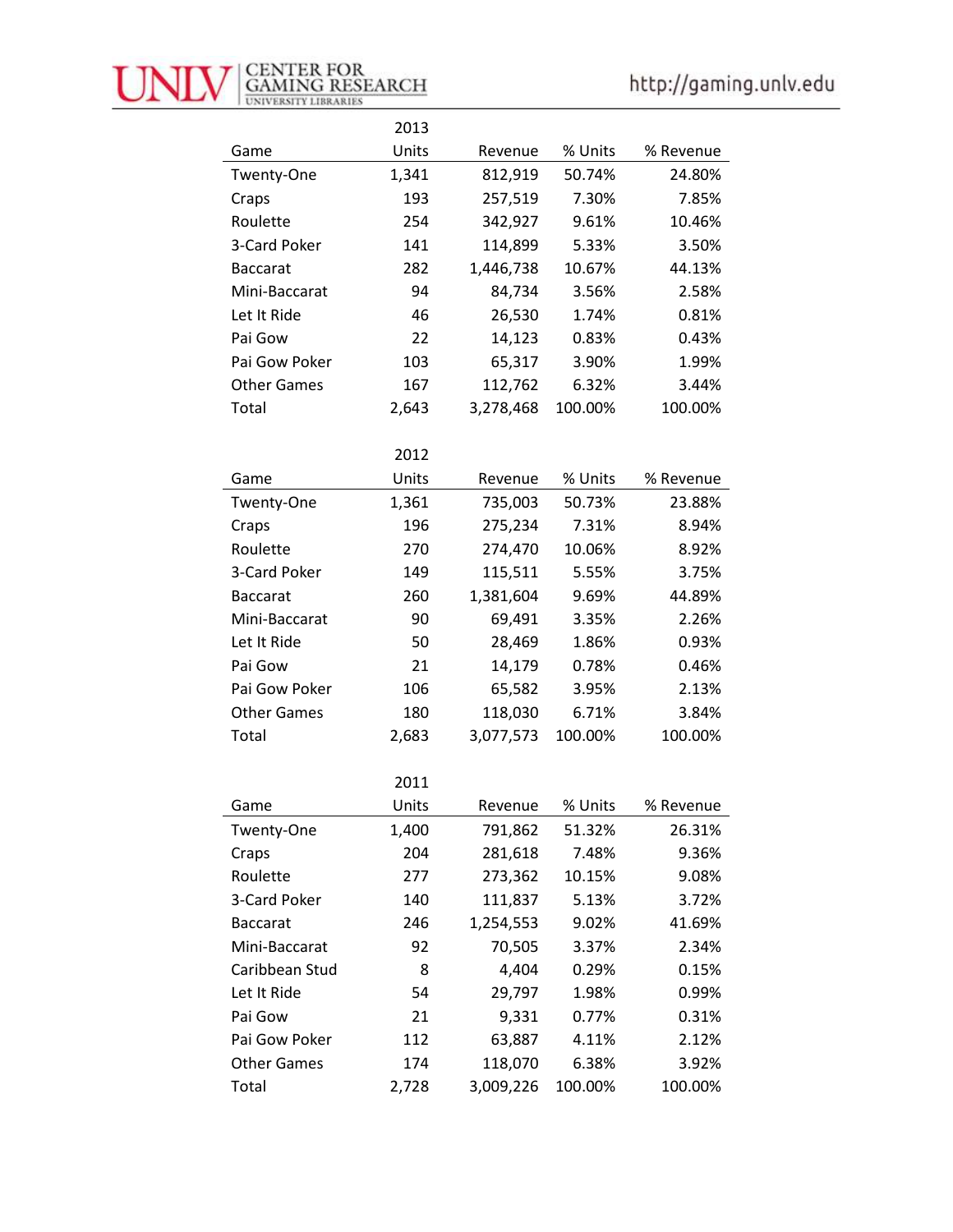

|                    | 2010  |           |         |           |
|--------------------|-------|-----------|---------|-----------|
| Game               | Units | Revenue   | % Units | % Revenue |
| Twenty-One         | 1,395 | 711,894   | 51.80%  | 25.99%    |
| Craps              | 197   | 237,604   | 7.32%   | 8.68%     |
| Roulette           | 271   | 266,170   | 10.06%  | 9.72%     |
| 3-Card Poker       | 124   | 95,007    | 4.60%   | 3.47%     |
| <b>Baccarat</b>    | 232   | 1,148,132 | 8.61%   | 41.92%    |
| Mini-Baccarat      | 88    | 65,243    | 3.27%   | 2.38%     |
| Caribbean Stud     | 13    | 7,351     | 0.48%   | 0.27%     |
| Let It Ride        | 60    | 32,194    | 2.23%   | 1.18%     |
| Pai Gow            | 23    | 18,980    | 0.85%   | 0.69%     |
| Pai Gow Poker      | 116   | 58,541    | 4.31%   | 2.14%     |
| <b>Other Games</b> | 174   | 97,671    | 6.46%   | 3.57%     |
| Total              | 2,693 | 2,738,787 | 100.00% | 100.00%   |

| 2009               |       |           |         |           |
|--------------------|-------|-----------|---------|-----------|
| Game               | Units | Revenue   | % Units | % Revenue |
| Twenty-One         | 1,384 | 723,919   | 52.33%  | 28.28%    |
| Craps              | 188   | 238,409   | 7.11%   | 9.31%     |
| Roulette           | 266   | 251,422   | 10.06%  | 9.82%     |
| 3-Card Poker       | 120   | 91,790    | 4.54%   | 3.59%     |
| <b>Baccarat</b>    | 208   | 970,181   | 7.86%   | 37.91%    |
| Mini-Baccarat      | 89    | 70,290    | 3.36%   | 2.75%     |
| Caribbean Stud     | 16    | 8,527     | 0.60%   | 0.33%     |
| Let It Ride        | 61    | 34,606    | 2.31%   | 1.35%     |
| Pai Gow            | 24    | 13,857    | 0.91%   | 0.54%     |
| Pai Gow Poker      | 117   | 61,213    | 4.42%   | 2.39%     |
| <b>Other Games</b> | 172   | 95,221    | 6.50%   | 3.72%     |
| Total              | 2,645 | 2,559,435 | 100.00% | 100.00%   |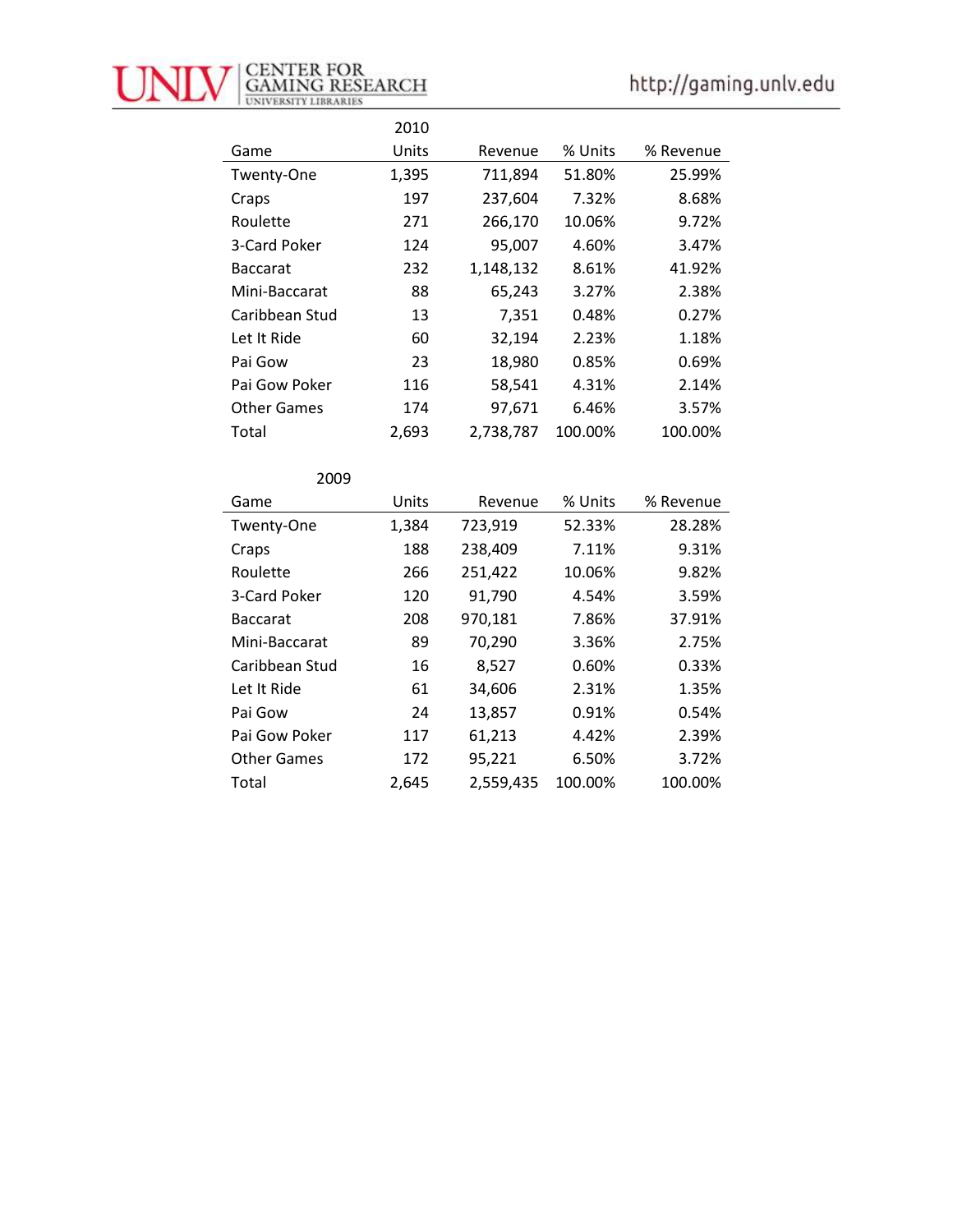

| 2008               |       |           |         |           |
|--------------------|-------|-----------|---------|-----------|
| Game               | Units | Revenue   | % Units | % Revenue |
| Twenty-One         | 1,415 | 908,366   | 53.54%  | 33.49%    |
| Craps              | 185   | 313,131   | 7.00%   | 11.55%    |
| Roulette           | 253   | 274,351   | 9.57%   | 10.12%    |
| 3-Card Poker       | 119   | 104,276   | 4.50%   | 3.84%     |
| <b>Baccarat</b>    | 183   | 766,730   | 6.92%   | 28.27%    |
| Mini-Baccarat      | 93    | 97,203    | 3.52%   | 3.58%     |
| Caribbean Stud     | 18    | 11,588    | 0.68%   | 0.43%     |
| Let It Ride        | 61    | 38,759    | 2.31%   | 1.43%     |
| Pai Gow            | 29    | 19,238    | 1.10%   | 0.71%     |
| Pai Gow Poker      | 112   | 75,997    | 4.24%   | 2.80%     |
| <b>Other Games</b> | 175   | 102,355   | 6.62%   | 3.77%     |
| Total              | 2,643 | 2,711,994 | 100.00% | 100.00%   |

| 2007               |       |           |         |           |
|--------------------|-------|-----------|---------|-----------|
| Game               | Units | Revenue   | % Units | % Revenue |
| Twenty-One         | 1,437 | 1,036,736 | 54.97%  | 33.55%    |
| Craps              | 184   | 328,483   | 7.04%   | 10.63%    |
| Roulette           | 241   | 301,489   | 9.22%   | 9.76%     |
| 3-Card Poker       | 115   | 118,104   | 4.40%   | 3.82%     |
| <b>Baccarat</b>    | 153   | 899,482   | 5.85%   | 29.11%    |
| Mini-Baccarat      | 97    | 135,538   | 3.71%   | 4.39%     |
| Caribbean Stud     | 19    | 13,497    | 0.73%   | 0.44%     |
| Let It Ride        | 60    | 39,660    | 2.30%   | 1.28%     |
| Pai Gow            | 31    | 22,846    | 1.19%   | 0.74%     |
| Pai Gow Poker      | 107   | 87,156    | 4.09%   | 2.82%     |
| <b>Other Games</b> | 170   | 107,321   | 6.50%   | 3.47%     |
| Total              | 2,614 | 3,090,312 | 100.00% | 100.00%   |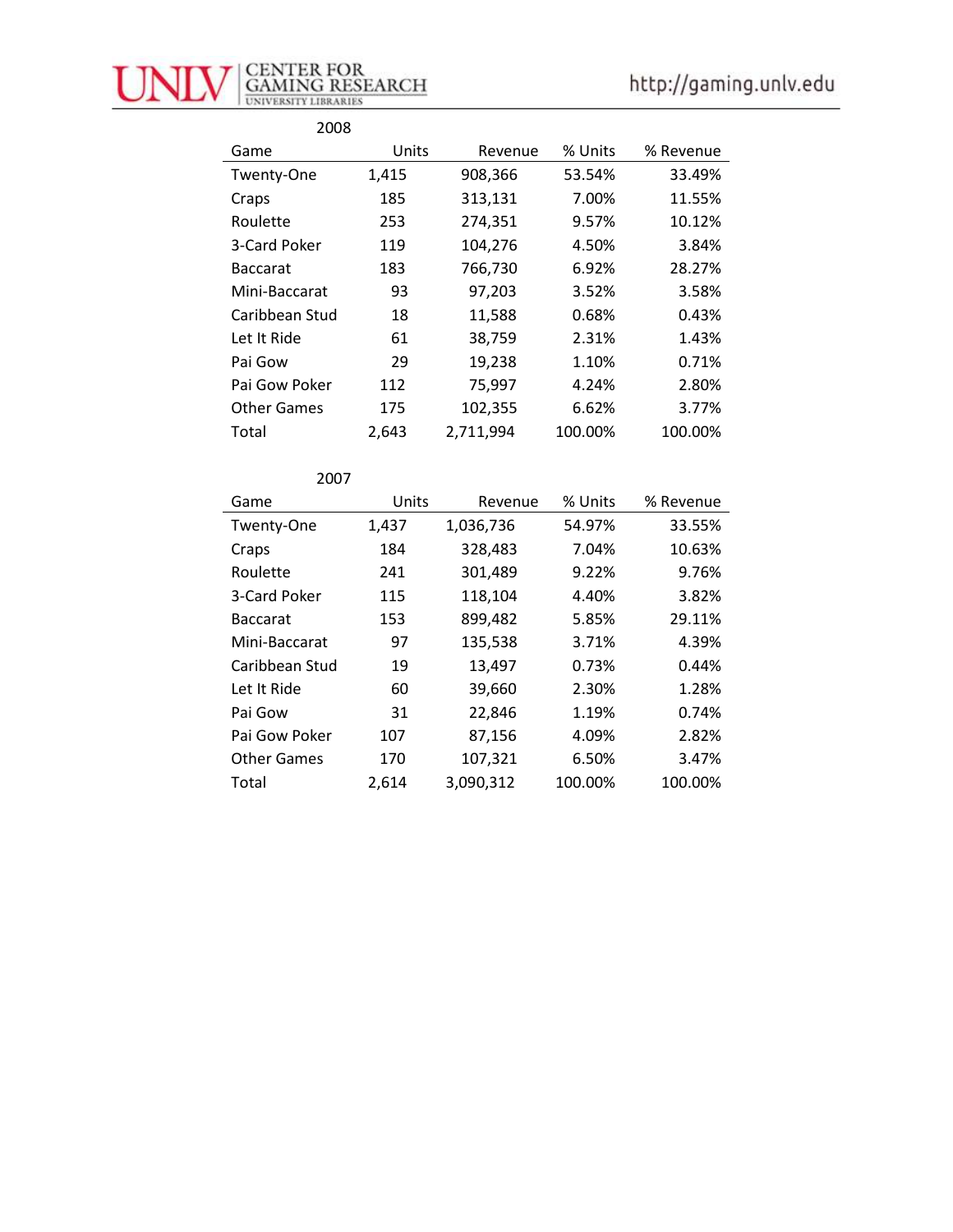

| 2006               |       |           |         |           |
|--------------------|-------|-----------|---------|-----------|
| Game               | Units | Revenue   | % Units | % Revenue |
| Twenty-One         | 1,447 | 986,415   | 55.42%  | 32.91%    |
| Craps              | 187   | 315,214   | 7.16%   | 10.52%    |
| Roulette           | 238   | 276,065   | 9.12%   | 9.21%     |
| 3-Card Poker       | 117   | 122,323   | 4.48%   | 4.08%     |
| <b>Baccarat</b>    | 133   | 832,217   | 5.09%   | 27.77%    |
| Mini-Baccarat      | 118   | 215,837   | 4.52%   | 7.20%     |
| Caribbean Stud     | 25    | 17,982    | 0.96%   | 0.60%     |
| Let It Ride        | 64    | 37,852    | 2.45%   | 1.26%     |
| Pai Gow            | 39    | 28,441    | 1.49%   | 0.95%     |
| Pai Gow Poker      | 101   | 74,113    | 3.87%   | 2.47%     |
| <b>Other Games</b> | 142   | 90,447    | 5.44%   | 3.02%     |
| Total              | 2,611 | 2,996,906 | 100.00% | 100.00%   |

| 2005               |       |           |         |           |
|--------------------|-------|-----------|---------|-----------|
| Game               | Units | Revenue   | % Units | % Revenue |
| Twenty-One         | 1,487 | 848,693   | 57.13%  | 32.01%    |
| Craps              | 198   | 324,130   | 7.61%   | 12.22%    |
| Roulette           | 235   | 254,583   | 9.03%   | 9.60%     |
| 3-Card Poker       | 104   | 117,854   | 4.00%   | 4.44%     |
| <b>Baccarat</b>    | 110   | 663,019   | 4.23%   | 25.00%    |
| Mini-Baccarat      | 110   | 200,231   | 4.23%   | 7.55%     |
| Caribbean Stud     | 40    | 28,931    | 1.54%   | 1.09%     |
| Let It Ride        | 68    | 40,486    | 2.61%   | 1.53%     |
| Pai Gow            | 27    | 23,282    | 1.04%   | 0.88%     |
| Pai Gow Poker      | 121   | 84,170    | 4.65%   | 3.17%     |
| <b>Other Games</b> | 103   | 66,169    | 3.96%   | 2.50%     |
| Total              | 2,603 | 2,651,548 | 100.00% | 100.00%   |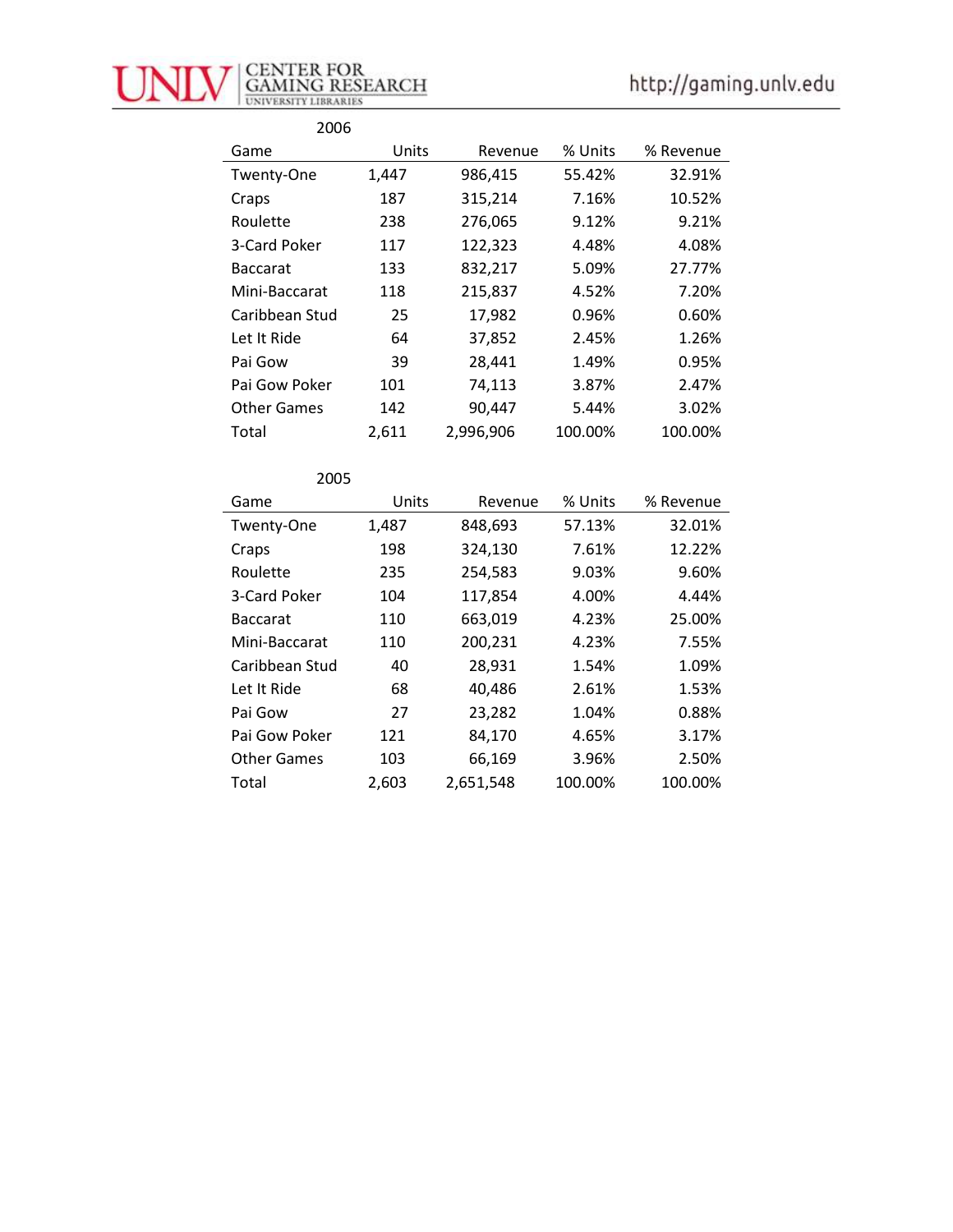

| 2004               |       |           |         |           |
|--------------------|-------|-----------|---------|-----------|
| Game               | Units | Revenue   | % Units | % Revenue |
| Twenty-One         | 1,442 | 805,045   | 57.61%  | 35.11%    |
| Craps              | 196   | 288,398   | 7.83%   | 12.58%    |
| Roulette           | 229   | 217,739   | 9.15%   | 9.50%     |
| 3-Card Poker       | 92    | 101,304   | 3.68%   | 4.42%     |
| <b>Baccarat</b>    | 96    | 492,545   | 3.84%   | 21.48%    |
| Mini-Baccarat      | 90    | 170,342   | 3.60%   | 7.43%     |
| Caribbean Stud     | 47    | 33,812    | 1.88%   | 1.47%     |
| Let It Ride        | 67    | 41,911    | 2.68%   | 1.83%     |
| Pai Gow            | 25    | 20,414    | 1.00%   | 0.89%     |
| Pai Gow Poker      | 124   | 76,238    | 4.95%   | 3.33%     |
| <b>Other Games</b> | 95    | 44,929    | 3.80%   | 1.96%     |
| Total              | 2,503 | 2,292,677 | 100.00% | 100.00%   |

| 2003               |       |           |         |           |
|--------------------|-------|-----------|---------|-----------|
| Game               | Units | Revenue   | % Units | % Revenue |
| Twenty-One         | 1,440 | 731,437   | 58.18%  | 35.91%    |
| Craps              | 201   | 274,491   | 8.12%   | 13.47%    |
| Roulette           | 221   | 202,298   | 8.93%   | 9.93%     |
| 3-Card Poker       | 74    | 78,586    | 2.99%   | 3.86%     |
| <b>Baccarat</b>    | 81    | 359,241   | 3.27%   | 17.64%    |
| Mini-Baccarat      | 97    | 164,588   | 3.92%   | 8.08%     |
| Caribbean Stud     | 54    | 35,226    | 2.18%   | 1.73%     |
| Let It Ride        | 70    | 39,671    | 2.83%   | 1.95%     |
| Pai Gow            | 27    | 19,238    | 1.09%   | 0.94%     |
| Pai Gow Poker      | 126   | 71,472    | 5.09%   | 3.51%     |
| <b>Other Games</b> | 84    | 60,826    | 3.39%   | 2.99%     |
| Total              | 2,475 | 2,037,074 | 100.00% | 100.00%   |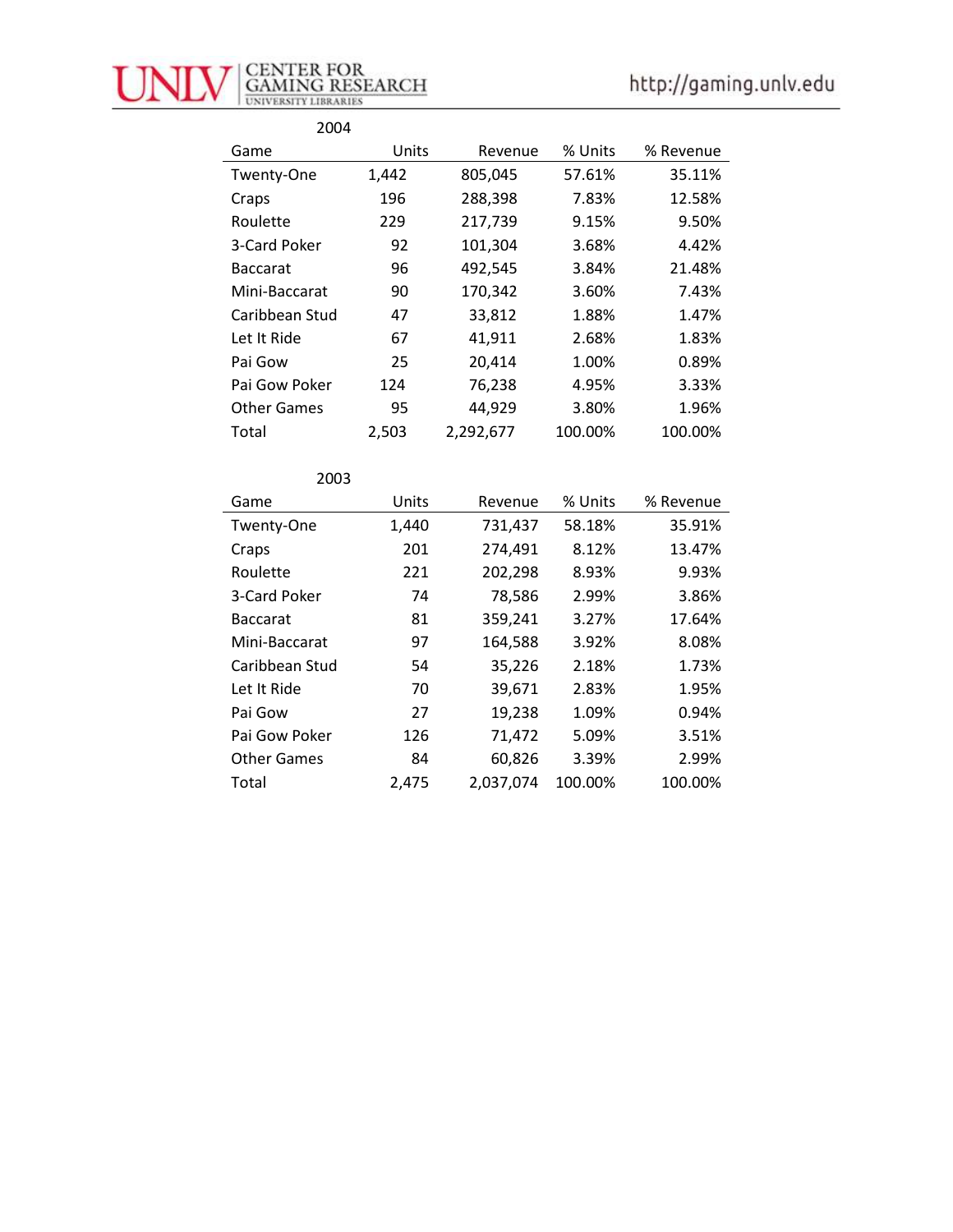

| 2002               |       |           |         |           |
|--------------------|-------|-----------|---------|-----------|
| Game               | Units | Revenue   | % Units | % Revenue |
| Twenty-One         | 1,427 | 693,753   | 58.36%  | 33.59%    |
| Craps              | 206   | 283,700   | 8.43%   | 13.74%    |
| Roulette           | 221   | 199,694   | 9.04%   | 9.67%     |
| 3-Card Poker       | 56    | 59,624    | 2.29%   | 2.89%     |
| <b>Baccarat</b>    | 88    | 412,225   | 3.60%   | 19.96%    |
| Mini-Baccarat      | 87    | 148,780   | 3.56%   | 7.20%     |
| Caribbean Stud     | 57    | 36,482    | 2.33%   | 1.77%     |
| Let It Ride        | 75    | 41,119    | 3.07%   | 1.99%     |
| Pai Gow            | 30    | 22,783    | 1.23%   | 1.10%     |
| Pai Gow Poker      | 121   | 67,274    | 4.95%   | 3.26%     |
| <b>Other Games</b> | 77    | 99,914    | 3.15%   | 4.84%     |
| Total              | 2.445 | 2,065,348 | 100.00% | 100.00%   |

| 2001               |       |           |         |           |
|--------------------|-------|-----------|---------|-----------|
| Game               | Units | Revenue   | % Units | % Revenue |
| Twenty-One         | 1,498 | 745,416   | 58.65%  | 34.67%    |
| Craps              | 218   | 317,418   | 8.54%   | 14.76%    |
| Roulette           | 226   | 207,498   | 8.85%   | 9.65%     |
| Wheel of Fortune   | 30    | 8,653     | 1.17%   | 0.40%     |
| <b>Baccarat</b>    | 96    | 435,283   | 3.76%   | 20.25%    |
| Mini-Baccarat      | 91    | 176,743   | 3.56%   | 8.22%     |
| Caribbean Stud     | 66    | 41,216    | 2.58%   | 1.92%     |
| Let It Ride        | 79    | 43,301    | 3.09%   | 2.01%     |
| Pai Gow            | 33    | 27,177    | 1.29%   | 1.26%     |
| Pai Gow Poker      | 115   | 71,201    | 4.50%   | 3.31%     |
| <b>Other Games</b> | 102   | 76,031    | 3.99%   | 3.54%     |
| Total              | 2,554 | 2,149,937 | 100.00% | 100.00%   |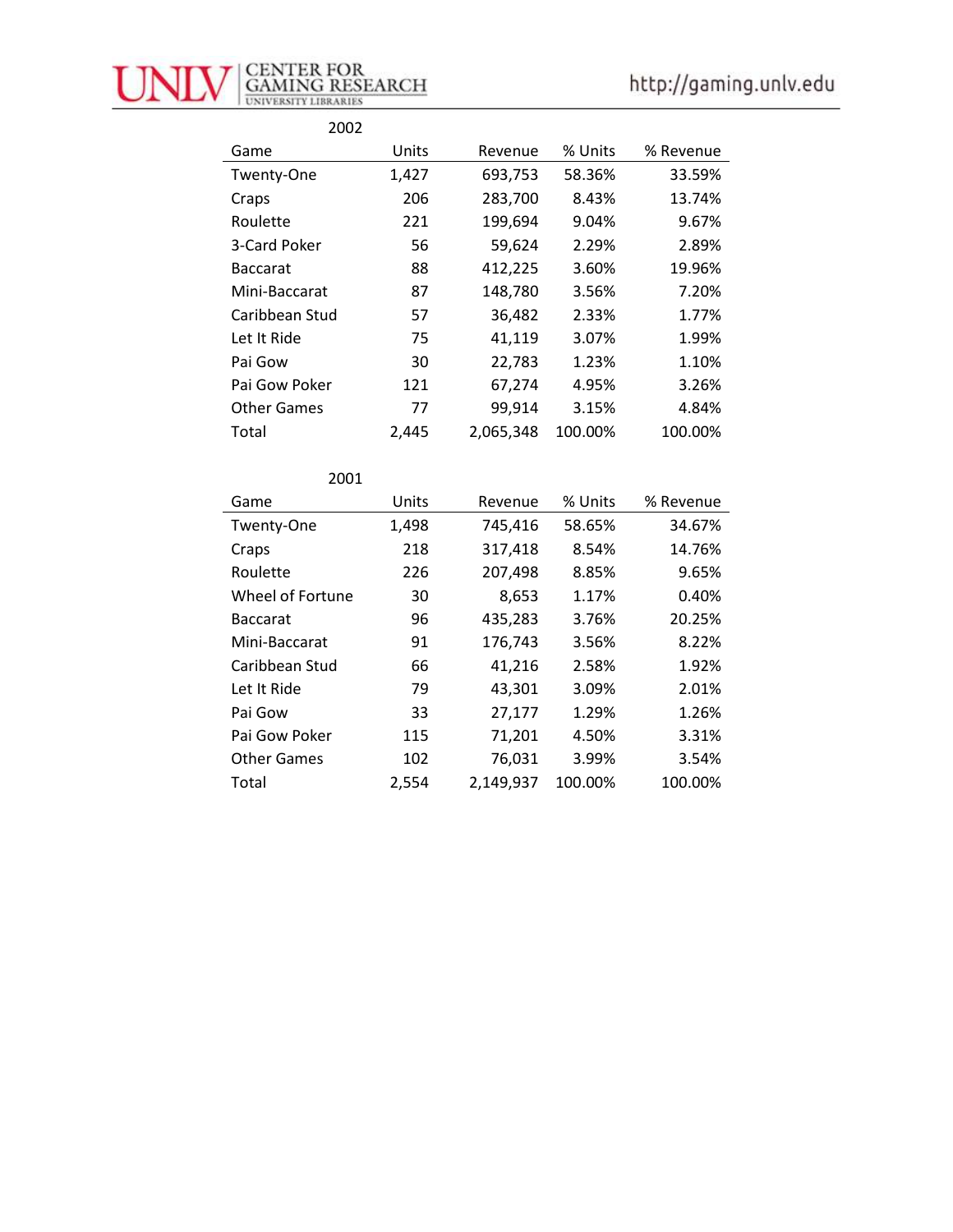

| 2000               |       |           |         |           |
|--------------------|-------|-----------|---------|-----------|
| Game               | Units | Revenue   | % Units | % Revenue |
| Twenty-One         | 1,515 | 744,719   | 59.27%  | 33.13%    |
| Craps              | 229   | 328,715   | 8.96%   | 14.63%    |
| Roulette           | 226   | 219,276   | 8.84%   | 9.76%     |
| Wheel of Fortune   | 34    | 10,095    | 1.33%   | 0.45%     |
| <b>Baccarat</b>    | 91    | 535,195   | 3.56%   | 23.81%    |
| Mini-Baccarat      | 86    | 134,876   | 3.36%   | 6.00%     |
| Caribbean Stud     | 72    | 46,882    | 2.82%   | 2.09%     |
| Let It Ride        | 81    | 45,043    | 3.17%   | 2.00%     |
| Pai Gow            | 31    | 29,979    | 1.21%   | 1.33%     |
| Pai Gow Poker      | 107   | 72,735    | 4.19%   | 3.24%     |
| <b>Other Games</b> | 84    | 80,039    | 3.29%   | 3.56%     |
| Total              | 2,556 | 2,247,554 | 100.00% | 100.00%   |

| 1999               |       |           |         |           |
|--------------------|-------|-----------|---------|-----------|
| Game               | Units | Revenue   | % Units | % Revenue |
| Twenty-One         | 1,487 | 715,468   | 60.94%  | 33.89%    |
| Craps              | 216   | 300,937   | 8.85%   | 14.26%    |
| Roulette           | 219   | 214,452   | 8.98%   | 10.16%    |
| Wheel of Fortune   | 30    | 9,047     | 1.23%   | 0.43%     |
| <b>Baccarat</b>    | 93    | 542,986   | 3.81%   | 25.72%    |
| Mini-Baccarat      | 72    | 125,610   | 2.95%   | 5.95%     |
| Caribbean Stud     | 67    | 45,003    | 2.75%   | 2.13%     |
| Let It Ride        | 69    | 39,736    | 2.83%   | 1.88%     |
| Pai Gow            | 30    | 32,370    | 1.23%   | 1.53%     |
| Pai Gow Poker      | 101   | 62,805    | 4.14%   | 2.98%     |
| <b>Other Games</b> | 56    | 22,571    | 2.30%   | 1.07%     |
| Total              | 2,440 | 2,110,985 | 100.00% | 100.00%   |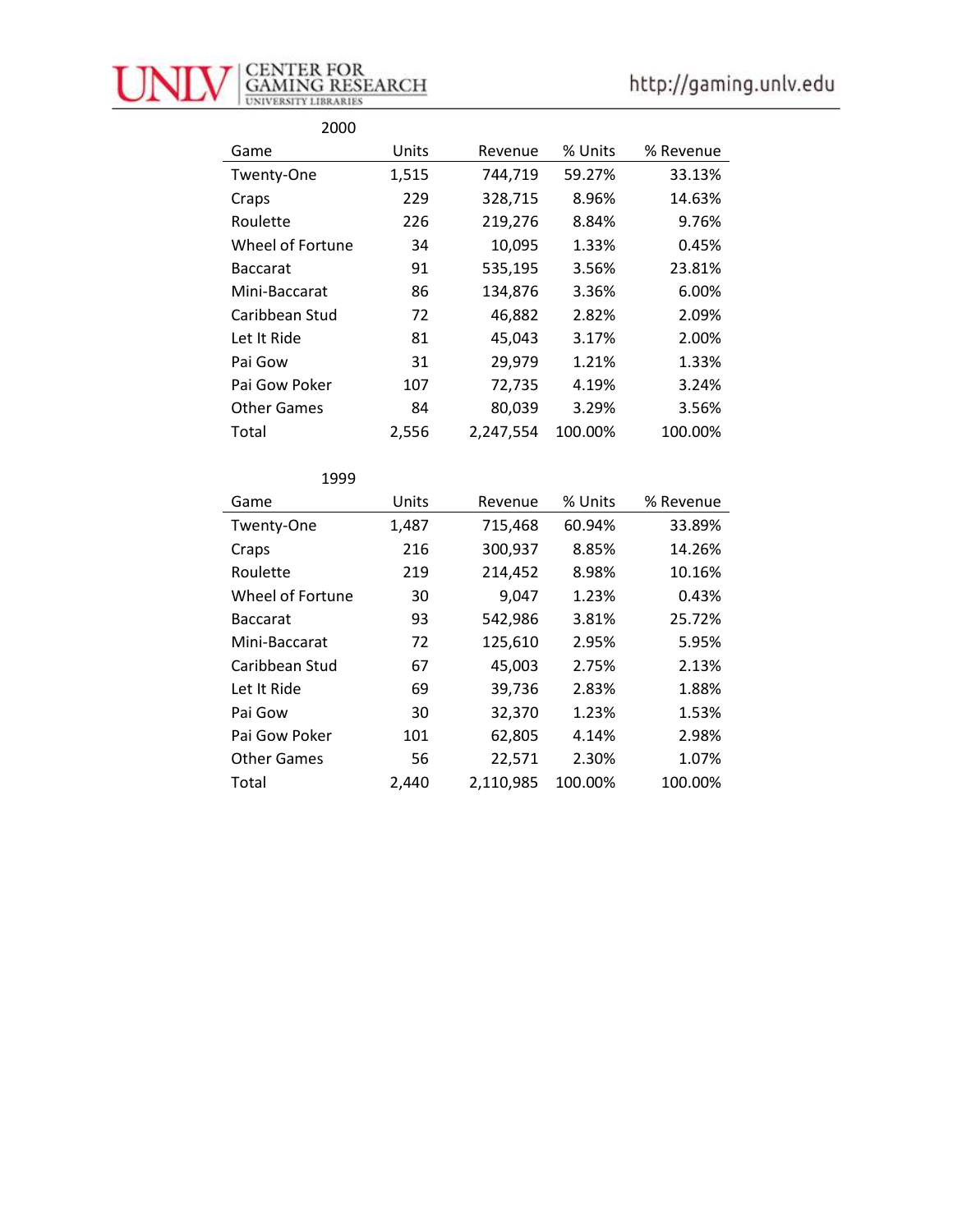

| 1998               |       |           |         |           |
|--------------------|-------|-----------|---------|-----------|
| Game               | Units | Revenue   | % Units | % Revenue |
| Twenty-One         | 1,348 | 584,364   | 61.16%  | 33.98%    |
| Craps              | 203   | 261,949   | 9.21%   | 15.23%    |
| Roulette           | 195   | 165,485   | 8.85%   | 9.62%     |
| Wheel of Fortune   | 27    | 6,853     | 1.23%   | 0.40%     |
| <b>Baccarat</b>    | 83    | 442,246   | 3.77%   | 25.72%    |
| Mini-Baccarat      | 64    | 101,647   | 2.90%   | 5.91%     |
| Caribbean Stud     | 66    | 39,941    | 2.99%   | 2.32%     |
| Let It Ride        | 61    | 29,946    | 2.77%   | 1.74%     |
| Pai Gow            | 40    | 30,985    | 1.81%   | 1.80%     |
| Pai Gow Poker      | 87    | 46,473    | 3.95%   | 2.70%     |
| <b>Other Games</b> | 30    | 9,815     | 1.36%   | 0.57%     |
| Total              | 2,204 | 1,719,704 | 100.00% | 100.00%   |

| 1997               |       |           |         |           |
|--------------------|-------|-----------|---------|-----------|
| Game               | Units | Revenue   | % Units | % Revenue |
| Twenty-One         | 1,297 | 613,803   | 61.73%  | 33.71%    |
| Craps              | 189   | 239,407   | 9.00%   | 13.15%    |
| Roulette           | 183   | 147,802   | 8.71%   | 8.12%     |
| Wheel of Fortune   | 29    | 7,267     | 1.38%   | 0.40%     |
| <b>Baccarat</b>    | 73    | 556,284   | 3.47%   | 30.55%    |
| Mini-Baccarat      | 56    | 86,977    | 2.67%   | 4.78%     |
| Caribbean Stud     | 65    | 41,559    | 3.09%   | 2.28%     |
| Let It Ride        | 67    | 30,883    | 3.19%   | 1.70%     |
| Pai Gow            | 26    | 40,279    | 1.24%   | 2.21%     |
| Pai Gow Poker      | 79    | 45,853    | 3.76%   | 2.52%     |
| <b>Other Games</b> | 37    | 10,974    | 1.76%   | 0.60%     |
| Total              | 2,101 | 1,821,088 | 100.00% | 100.00%   |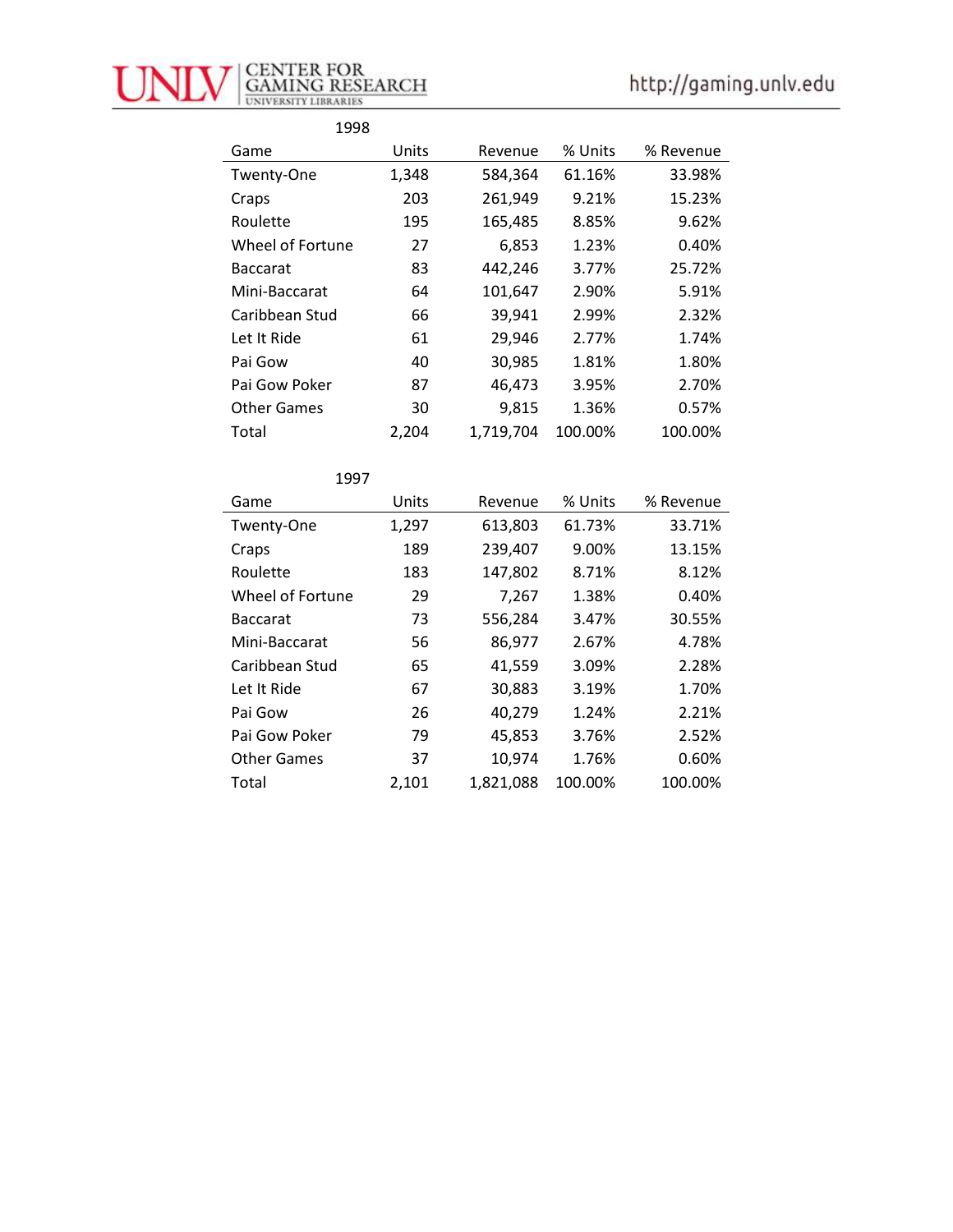

| 1996               |       |           |         |           |
|--------------------|-------|-----------|---------|-----------|
| Game               | Units | Revenue   | % Units | % Revenue |
| Twenty-One         | 1,247 | 559,169   | 61.67%  | 33.83%    |
| Craps              | 184   | 235,325   | 9.10%   | 14.24%    |
| Roulette           | 174   | 151,756   | 8.61%   | 9.18%     |
| Wheel of Fortune   | 34    | 7,840     | 1.68%   | 0.47%     |
| <b>Baccarat</b>    | 68    | 467,831   | 3.36%   | 28.31%    |
| Mini-Baccarat      | 47    | 71,687    | 2.32%   | 4.34%     |
| Caribbean Stud     | 66    | 43,432    | 3.26%   | 2.63%     |
| Let It Ride        | 71    | 35,044    | 3.51%   | 2.12%     |
| Pai Gow            | 26    | 29,735    | 1.29%   | 1.80%     |
| Pai Gow Poker      | 78    | 43,809    | 3.86%   | 2.65%     |
| <b>Other Games</b> | 27    | 7,126     | 1.34%   | 0.43%     |
| Total              | 2,022 | 1,652,754 | 100.00% | 100.00%   |

| 1995               |       |           |         |           |
|--------------------|-------|-----------|---------|-----------|
| Game               | Units | Revenue   | % Units | % Revenue |
| Twenty-One         | 1,204 | 553,896   | 62.55%  | 32.04%    |
| Craps              | 178   | 235,853   | 9.25%   | 13.64%    |
| Roulette           | 160   | 131,732   | 8.31%   | 7.62%     |
| Wheel of Fortune   | 35    | 8,010     | 1.82%   | 0.46%     |
| <b>Baccarat</b>    | 58    | 595,078   | 3.01%   | 34.42%    |
| Mini-Baccarat      | 41    | 56,608    | 2.13%   | 3.27%     |
| Caribbean Stud     | 72    | 46,019    | 3.74%   | 2.66%     |
| Let It Ride        | 61    | 25,816    | 3.17%   | 1.49%     |
| Pai Gow            | 17    | 33,885    | 0.88%   | 1.96%     |
| Pai Gow Poker      | 74    | 38,891    | 3.84%   | 2.25%     |
| <b>Other Games</b> | 25    | 3,018     | 1.30%   | 0.17%     |
| Total              | 1,925 | 1,728,806 | 100.00% | 100.00%   |

| 1994               |       |           |         |           |
|--------------------|-------|-----------|---------|-----------|
| Game               | Units | Revenue   | % Units | % Revenue |
| Twenty-One         | 1,210 | 553,067   | 64.46%  | 35.60%    |
| Craps              | 176   | 231,546   | 9.38%   | 14.90%    |
| Roulette           | 151   | 141,549   | 8.04%   | 9.11%     |
| Wheel of Fortune   | 33    | 9,484     | 1.76%   | 0.61%     |
| <b>Baccarat</b>    | 52    | 449,682   | 2.77%   | 28.94%    |
| Mini-Baccarat      | 37    | 40,378    | 1.97%   | 2.60%     |
| Pai Gow            | 15    | 31,911    | 0.80%   | 2.05%     |
| Pai Gow Poker      | 74    | 34,901    | 3.94%   | 2.25%     |
| Red Dog            | 7     | 937       | 0.37%   | 0.06%     |
| <b>Other Games</b> | 122   | 60,176    | 6.50%   | 3.87%     |
| Total              | 1,877 | 1,553,631 | 100.00% | 100.00%   |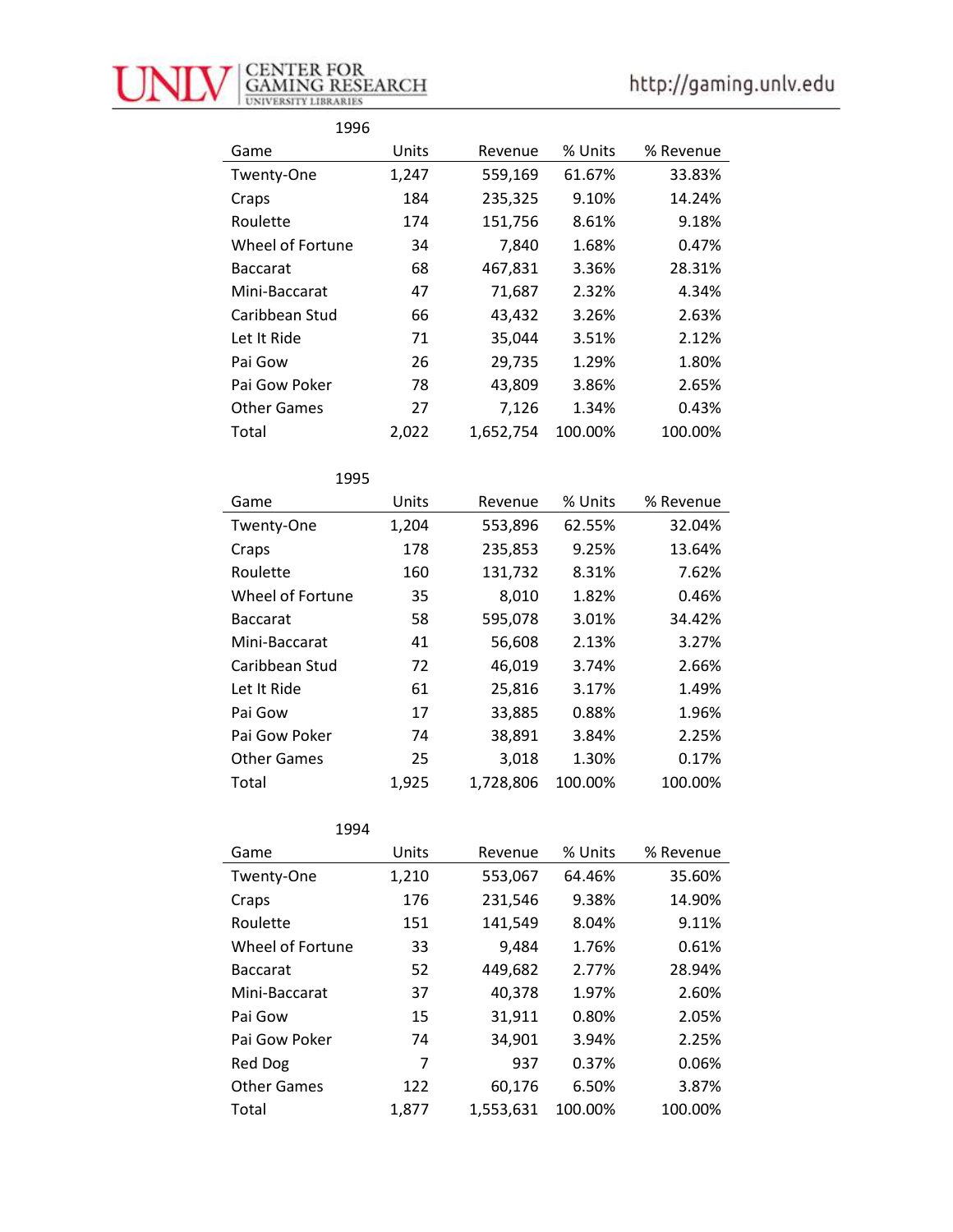| 1993               |       |           |         |           |
|--------------------|-------|-----------|---------|-----------|
| Game               | Units | Revenue   | % Units | % Revenue |
| Twenty-One         | 1,295 | 507,626   | 66.89%  | 40.24%    |
| Craps              | 178   | 209,204   | 9.19%   | 16.58%    |
| Roulette           | 144   | 95,245    | 7.44%   | 7.55%     |
| Wheel of Fortune   | 34    | 7,753     | 1.76%   | 0.61%     |
| <b>Baccarat</b>    | 50    | 329,045   | 2.58%   | 26.08%    |
| Mini-Baccarat      | 36    | 23,980    | 1.86%   | 1.90%     |
| Pai Gow            | 21    | 22,558    | 1.08%   | 1.79%     |
| Pai Gow Poker      | 76    | 28,217    | 3.93%   | 2.24%     |
| Red Dog            | 10    | 1,776     | 0.52%   | 0.14%     |
| <b>Other Games</b> | 92    | 36,229    | 4.75%   | 2.87%     |
| Total              | 1,936 | 1,261,633 | 100.00% | 100.00%   |

| 1992               |       |           |         |           |
|--------------------|-------|-----------|---------|-----------|
| Game               | Units | Revenue   | % Units | % Revenue |
| Twenty-One         | 1,108 | 453,478   | 69.60%  | 40.71%    |
| Craps              | 154   | 221,172   | 9.67%   | 19.85%    |
| Roulette           | 120   | 89,273    | 7.54%   | 8.01%     |
| Wheel of Fortune   | 30    | 7,222     | 1.88%   | 0.65%     |
| <b>Baccarat</b>    | 40    | 255,271   | 2.51%   | 22.91%    |
| Mini-Baccarat      | 30    | 27,844    | 1.88%   | 2.50%     |
| Pai Gow            | 20    | 18,956    | 1.26%   | 1.70%     |
| Pai Gow Poker      | 58    | 25,200    | 3.64%   | 2.26%     |
| Red Dog            | 11    | 2,408     | 0.69%   | 0.22%     |
| <b>Other Games</b> | 21    | 13,175    | 1.32%   | 1.18%     |
| Total              | 1,592 | 1,113,999 | 100.00% | 100.00%   |

| 1991               |       |           |         |           |
|--------------------|-------|-----------|---------|-----------|
| Game               | Units | Revenue   | % Units | % Revenue |
| Twenty-One         | 1,163 | 459,881   | 71.33%  | 40.13%    |
| Craps              | 164   | 219,537   | 10.06%  | 19.16%    |
| Roulette           | 117   | 81,738    | 7.18%   | 7.13%     |
| Wheel of Fortune   | 29    | 8,300     | 1.79%   | 0.72%     |
| <b>Baccarat</b>    | 39    | 316,059   | 2.41%   | 27.58%    |
| Mini-Baccarat      | 23    | 15,438    | 1.40%   | 1.35%     |
| Pai Gow            | 16    | 17,509    | 0.98%   | 1.53%     |
| Pai Gow Poker      | 63    | 22,700    | 3.87%   | 1.98%     |
| Red Dog            | 8     | 1,948     | 0.49%   | 0.17%     |
| <b>Other Games</b> | 8     | 2,942     | 0.46%   | 0.26%     |
| Total              | 1,630 | 1,146,052 | 99.97%  | 100.00%   |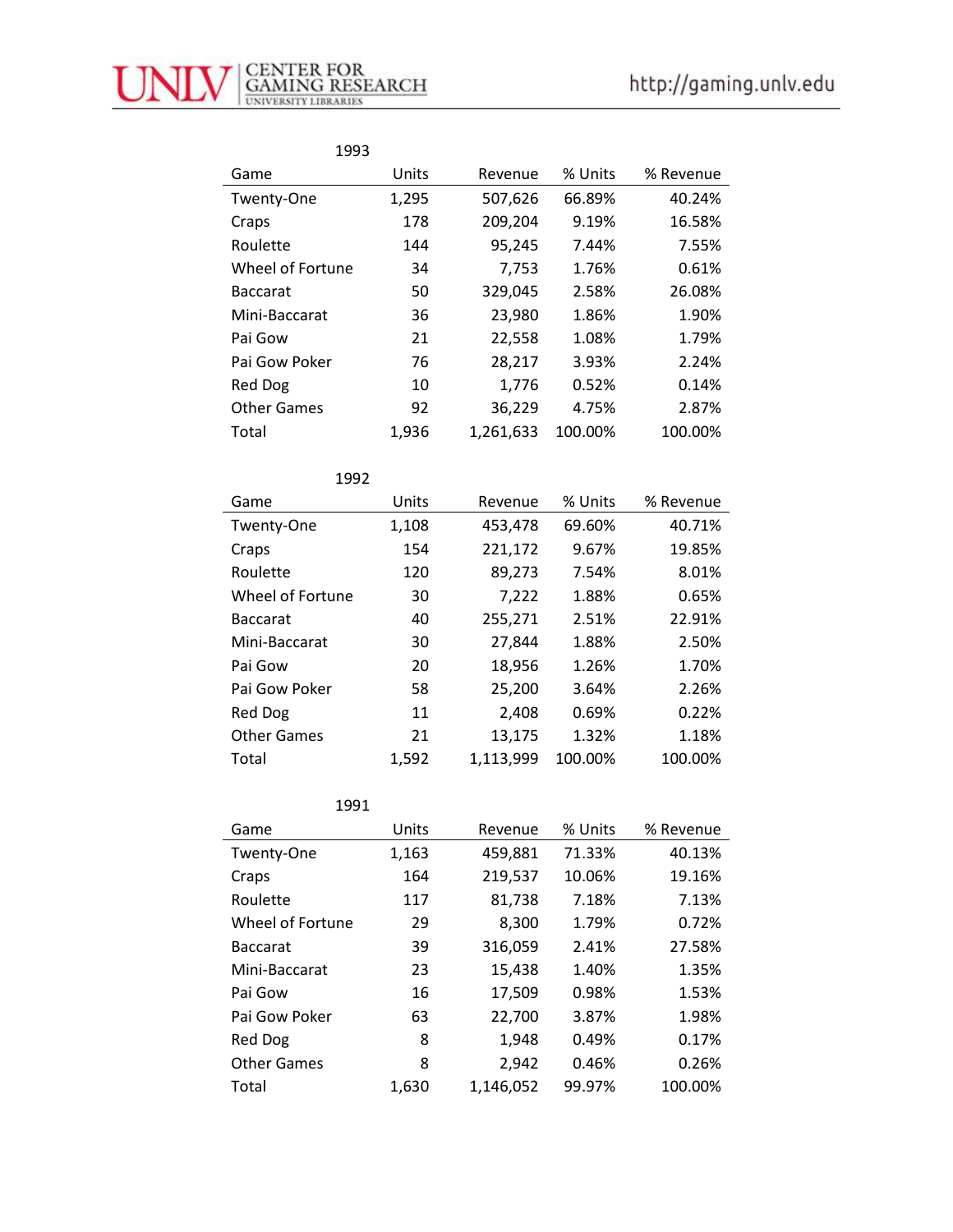

| 1990               |       |           |         |           |
|--------------------|-------|-----------|---------|-----------|
| Game               | Units | Revenue   | % Units | % Revenue |
| Twenty-One         | 1,229 | 498,343   | 72.35%  | 39.95%    |
| Craps              | 175   | 248,082   | 10.29%  | 19.89%    |
| Roulette           | 121   | 79,880    | 7.12%   | 6.40%     |
| Wheel of Fortune   | 33    | 7,625     | 1.96%   | 0.61%     |
| <b>Baccarat</b>    | 40    | 364,042   | 2.37%   | 29.18%    |
| Mini-Baccarat      | 20    | 11,433    | 1.15%   | 0.92%     |
| Pai Gow            | 18    | 14,283    | 1.04%   | 1.14%     |
| Pai Gow Poker      | 46    | 19,279    | 2.69%   | 1.55%     |
| <b>Red Dog</b>     | 9     | 2,285     | 0.54%   | 0.18%     |
| <b>Other Games</b> | 9     | 2,230     | 0.50%   | 0.18%     |
| Total              | 1,699 | 1,247,482 | 100.01% | 100.00%   |

| 1989               |       |         |         |           |
|--------------------|-------|---------|---------|-----------|
| Game               | Units | Revenue | % Units | % Revenue |
| Twenty-One         | 1,056 | 428,963 | 72.38%  | 45.74%    |
| Craps              | 152   | 201,972 | 10.44%  | 21.54%    |
| Roulette           | 102   | 69,252  | 7.01%   | 7.38%     |
| Wheel of Fortune   | 27    | 8,497   | 1.82%   | 0.91%     |
| <b>Baccarat</b>    | 36    | 196,537 | 2.48%   | 20.96%    |
| Mini-Baccarat      | 15    | 7,540   | 0.99%   | 0.80%     |
| Pai Gow            | 12    | 7,615   | 0.82%   | 0.81%     |
| Pai Gow Poker      | 39    | 12,681  | 2.69%   | 1.35%     |
| Red Dog            | 12    | 2,710   | 0.79%   | 0.29%     |
| <b>Other Games</b> | 9     | 2,089   | 0.60%   | 0.22%     |
| Total              | 1,459 | 937,856 | 100.02% | 100.00%   |

| 1988               |       |         |         |           |
|--------------------|-------|---------|---------|-----------|
| Game               | Units | Revenue | % Units | % Revenue |
| Twenty-One         | 1,049 | 387,430 | 72.49%  | 42.87%    |
| Craps              | 150   | 204,647 | 10.37%  | 22.65%    |
| Roulette           | 95    | 64,380  | 6.57%   | 7.12%     |
| Wheel of Fortune   | 31    | 5,856   | 2.14%   | 0.65%     |
| <b>Baccarat</b>    | 52    | 226,096 | 3.59%   | 25.02%    |
| Pai Gow            | 20    | 7,988   | 1.38%   | 0.88%     |
| <b>Other Games</b> | 50    | 7,311   | 3.46%   | 0.81%     |
| Total              | 1.447 | 903,708 | 100.00% | 100.00%   |